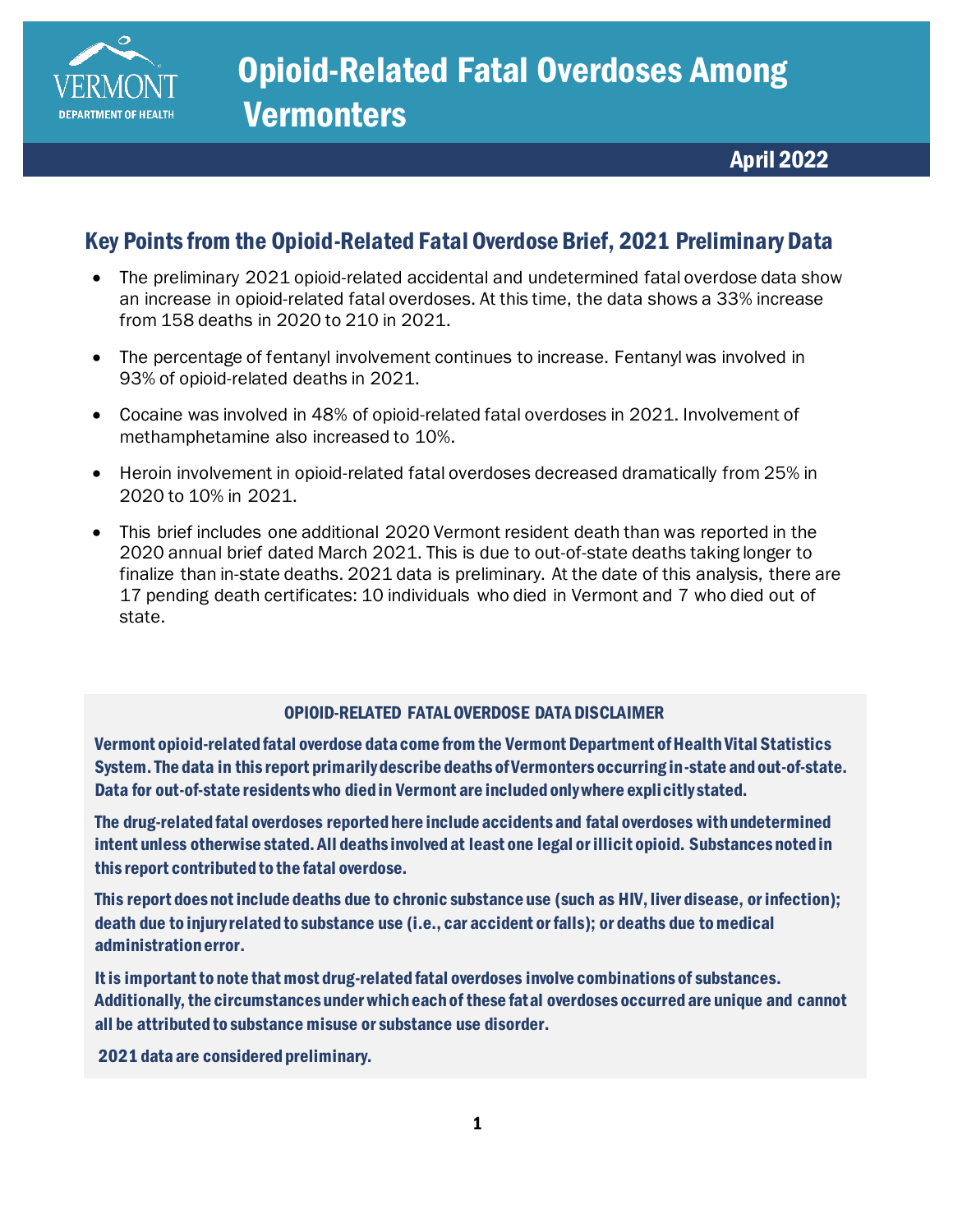# <span id="page-1-0"></span>Table of Contents

| KEY POINTS FROM THE OPIOID-RELATED FATAL OVERDOSE BRIEF | $\mathbf{1}$   |
|---------------------------------------------------------|----------------|
| <b>TABLE OF CONTENTS</b>                                | $\overline{2}$ |
| OPIOID-RELATED FATAL OVERDOSES OVERVIEW                 | $\overline{3}$ |
| STIMULANT INVOLVEMENT IN OPIOID-RELATED FATAL OVERDOSES | 6              |
| <b>SUBSTANCES OF CONCERN IDENTIFIED IN 2021</b>         | 6              |
| <b>COMMON SUBSTANCE COMBINATIONS</b>                    | $\overline{7}$ |
| <b>APPENDIX 1: DATA TABLES</b>                          | 8              |
| <b>2021 PRELIMINARY DATA</b>                            | 18             |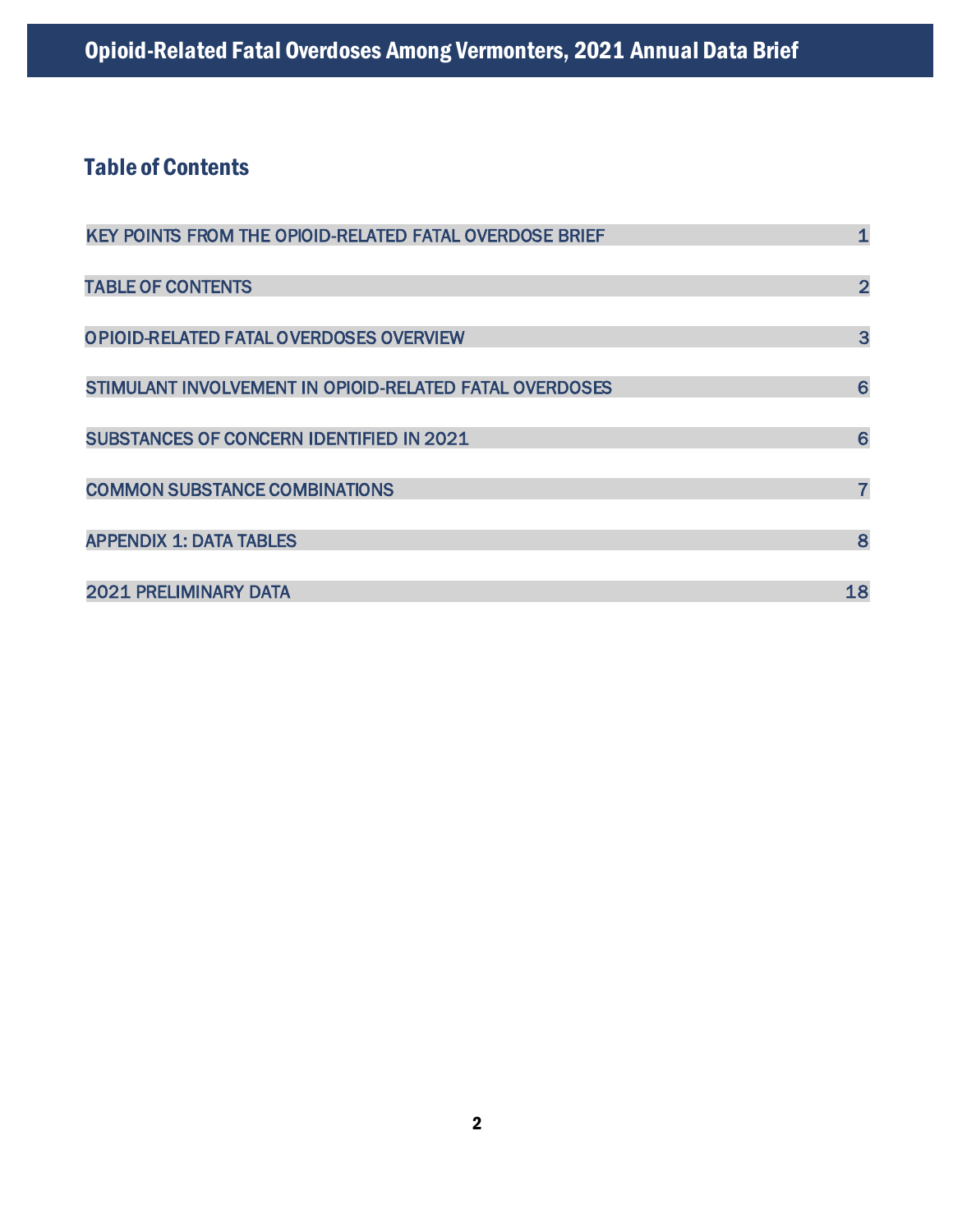### Most fatal drug overdoses among Vermont residents involves opioids.

Out of the 236 fatal non-suicide all drug overdoses among Vermont residents in 2021, 210 (89%) involved opioids. The remainder of the drug overdoses are comprised of overdoses related to stimulants, alcohol, huffing or prescribed medications.





#### Opioid-Related Fatal Overdoses Overview

Most opioid overdoses are of accidental or undetermined intent. Of the 217 Vermont residents who died of an opioid overdose in 2021, nearly all were classified as being of accidental or undetermined intent (210). Seven deaths were determined to be suicides. Since 2010, the percent of opioid-related deaths classified as undetermined manner of death or suicide has decreased dramatically. This report will be focused on accidental and undetermined manner fatal opioid overdoses unless otherwise noted. At the date of this analysis, there were 17 pending death certificates: 10 individuals who died in Vermont and 7 who died out-of-state.



#### Figure 2: Manner of Death in Opioid-Related Fatal Overdoses Among Vermont Residents

3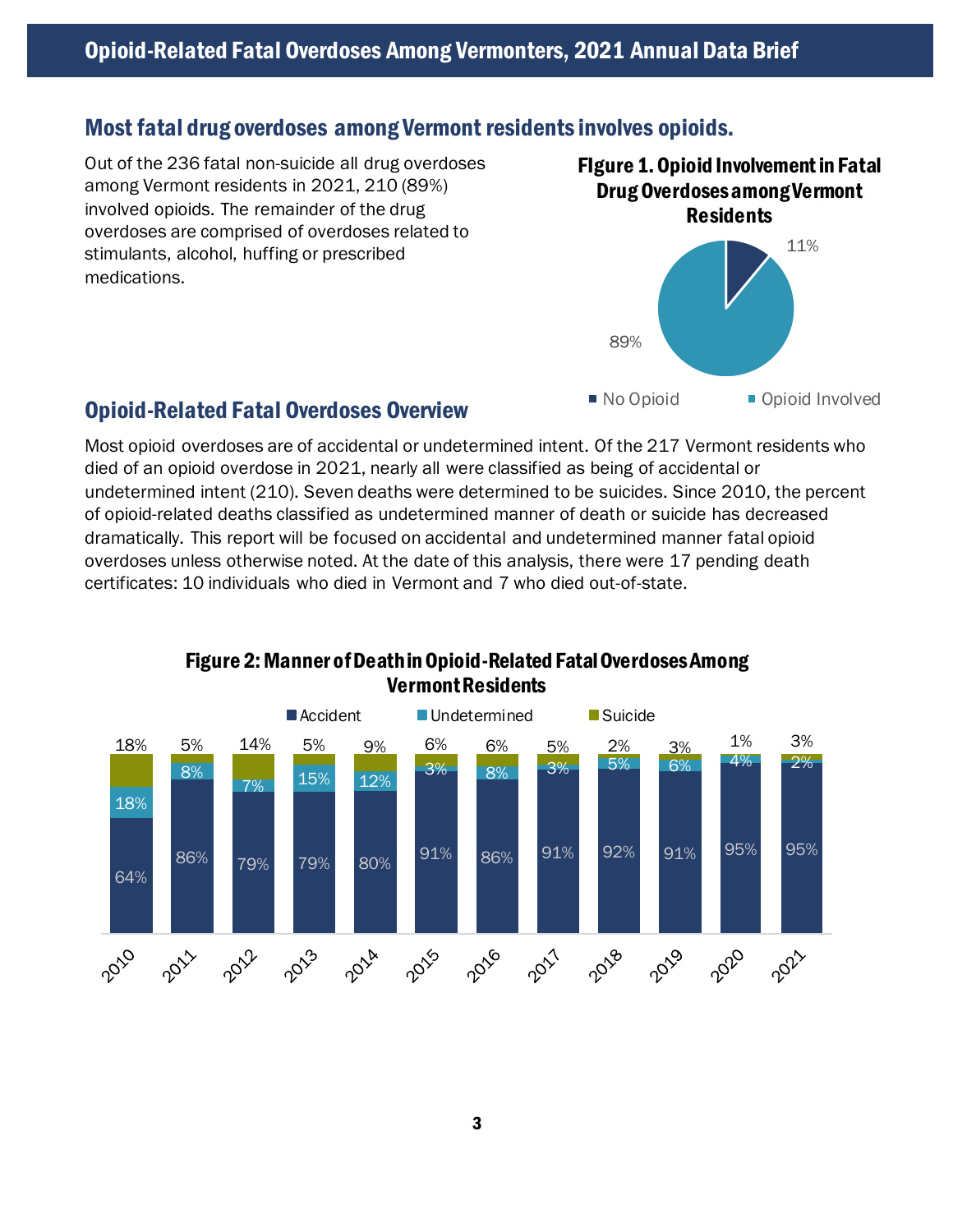### Accidental and Undetermined Opioid-Related Fatal Overdoses Among Vermonters

Deaths due to suicide were removed to show deaths more likely associated with misuse and opioid use disorder – the type of death some consider an "overdose." Preliminary data show 210 accidental and undetermined cause deaths among Vermont residents in 2021.

At this time, the 210 deaths in 2021 represent a 33% increase from the 158 deaths in 2020. The rate of death in 2020 was 25.3 per 100,000 Vermonters. The rate for 2021 is 33.7 fatal overdoses per 100,000 Vermonters – a rate that is statistically different.



#### Figure 3: Number of Accidental and Undetermined Opioid-Related Fatal Overdoses Among Vermont Residents

Males comprise 69% of 2021 accidental and undetermined opioid-related fatal overdoses among Vermont residents. Women comprise 31% of these deaths. The average age of death is 41 years (median 40), with over half of these deaths occurring among persons between 30 and 49 years of age (56%). Most accidental and undetermined opioid-related fatal overdoses are among white, non-Hispanic Vermont residents (94%).

### Fentanyl is involved in most opioid-related fatal overdoses.

Fentanyl is currently the most prevalent substance involved in opioid-related deaths. In 2021, it was found in 93% of opioid-related fatal overdoses and has increased each year since 2011 (9%). Of note, deaths involving fentanyl could include prescription and/or illicit fentanyl and fentanyl analogues. In 2021, the number of fatal overdoses in Vermont related to para-fluorofentanyl increased, consistent with trends in [other areas of the United States](https://www.cdc.gov/mmwr/volumes/71/wr/mm7104a3.htm).

|                          |    | 2020                                       | 2021 |                                            |  |  |  |
|--------------------------|----|--------------------------------------------|------|--------------------------------------------|--|--|--|
| <b>Fentanyl Analogue</b> | #  | % of opioid-<br>related fatal<br>overdoses | #    | % of opioid-<br>related fatal<br>overdoses |  |  |  |
| Para-fluorofentanyl      |    | 3%                                         |      | 5%                                         |  |  |  |
| <b>Acetyl fentanyl</b>   | 16 | 10%                                        | っ    | 1%                                         |  |  |  |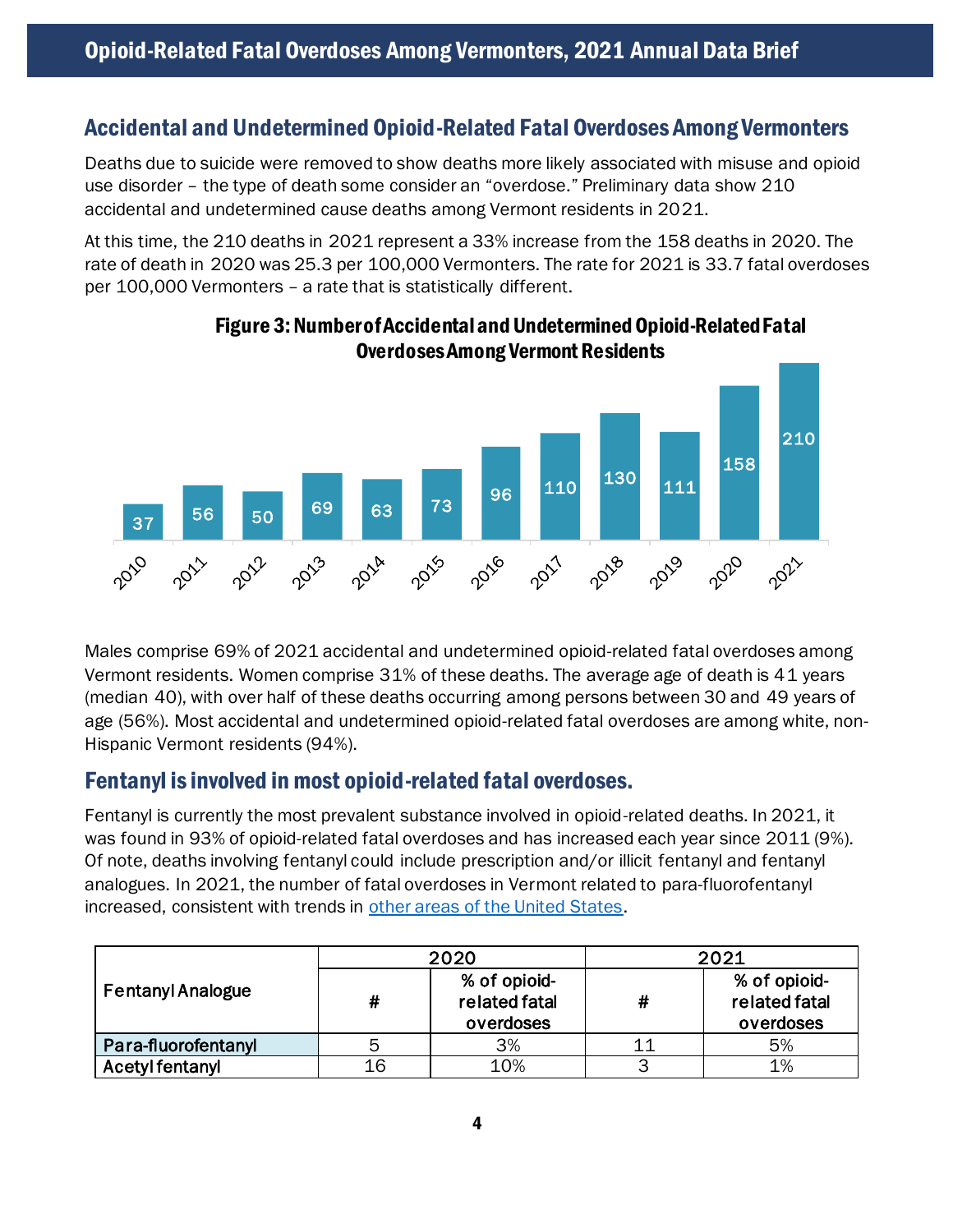Heroin involvement in 2021 fatal opioid overdoses is very low (10%). The percentage of opioidrelated fatal overdoses involving prescription opioids slightly decreased between 2020 and 2021. The percentage has decreased dramatically since 2010 when nearly all (89%) fatal opioid overdoses involved prescription opioids compared to 23% in 2021. Prescription opioids were overtaken by heroin as the leading contributor in 2014 but were then surpassed by fentanyl in 2016. Of note, the presence of these drugs is not mutually exclusive and will not sum to the total.



#### Figure 4: Number Accidental and Undetermined Opioid-Related Fatal Overdoses Among Vermont Residents

# Cocaine was involved in nearly half of all opioid-related fatal overdoses among Vermonters.

Cocaine (48%) was involved in more 2021 opioid-related fatal overdoses than any other drug besides fentanyl. The number of cocaine involved deaths has steadily increased since 2015. The percent of involvement increased compared to 2020 (37% vs. 48%).

### Figure 5: Number Accidental and Undetermined Opioid-Related Fatal Overdoses Involving Cocaine Among Vermont Residents

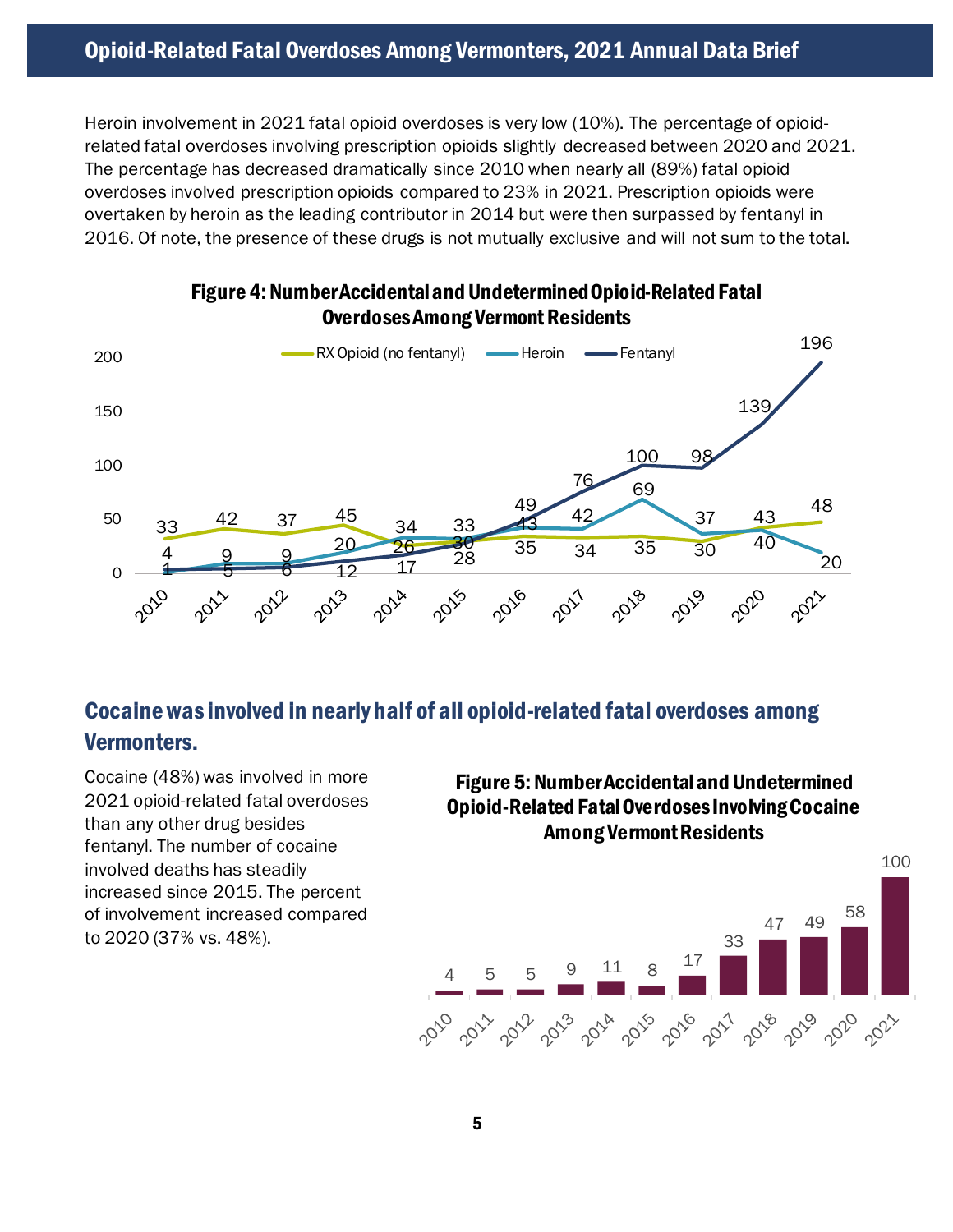# <span id="page-5-0"></span>Stimulant involvementin opioid-related fatal overdoses including methamphetamine and cocaine increased in 2021.

Methamphetamine, cocaine, alcohol, and fentanyl involvement in opioid-related fatal overdoses slightly increased compared to the previous year. The involvement of prescription stimulants decreased. Additional trend information of other substances involved is included in Appendix 1.

| Substance Involved      |                | 2021 |
|-------------------------|----------------|------|
|                         | #              | %    |
| <b>Alcohol</b>          | 29             | 14%  |
| <b>Benzodiazepines</b>  | 7              | 3%   |
| <b>Buprenorphine</b>    | $\overline{2}$ | 1%   |
| Cocaine                 | 100            | 48%  |
| Fentanyl                | 196            | 93%  |
| Heroin                  | 20             | 10%  |
| <b>Methadone</b>        | 17             | 8%   |
| Methamphetamine         | 22             | 10%  |
| RX opioid (no fentanyl) | 48             | 23%  |
| <b>RX</b> stimulants    | 4              | 2%   |
| <b>Tramadol</b>         | 4              | 2%   |
| <b>Xylazine</b>         | 29             | 14%  |

## <span id="page-5-1"></span>Substances of Concern identified in 2021

<span id="page-5-2"></span>In 2021, two substances[, methamphetamine](https://www.healthvermont.gov/sites/default/files/documents/pdf/ADAP-EmergingOverdoseTrends-Report.pdf) an[d xylazine](https://www.healthvermont.gov/sites/default/files/documents/pdf/ADAP-XylazineBrief.pdf) were identified as increasingly contributing to opioid-related fatal overdoses among Vermont residents. The Office of the Chief Medical Examiner (OCME) sends out for comprehensive forensic toxicology testing for drug overdose deaths to determine which substances caused the fatal overdose. This testing includes over 200 substances. The Department of Health will continue to monitor toxicology testing results for new substances and trends.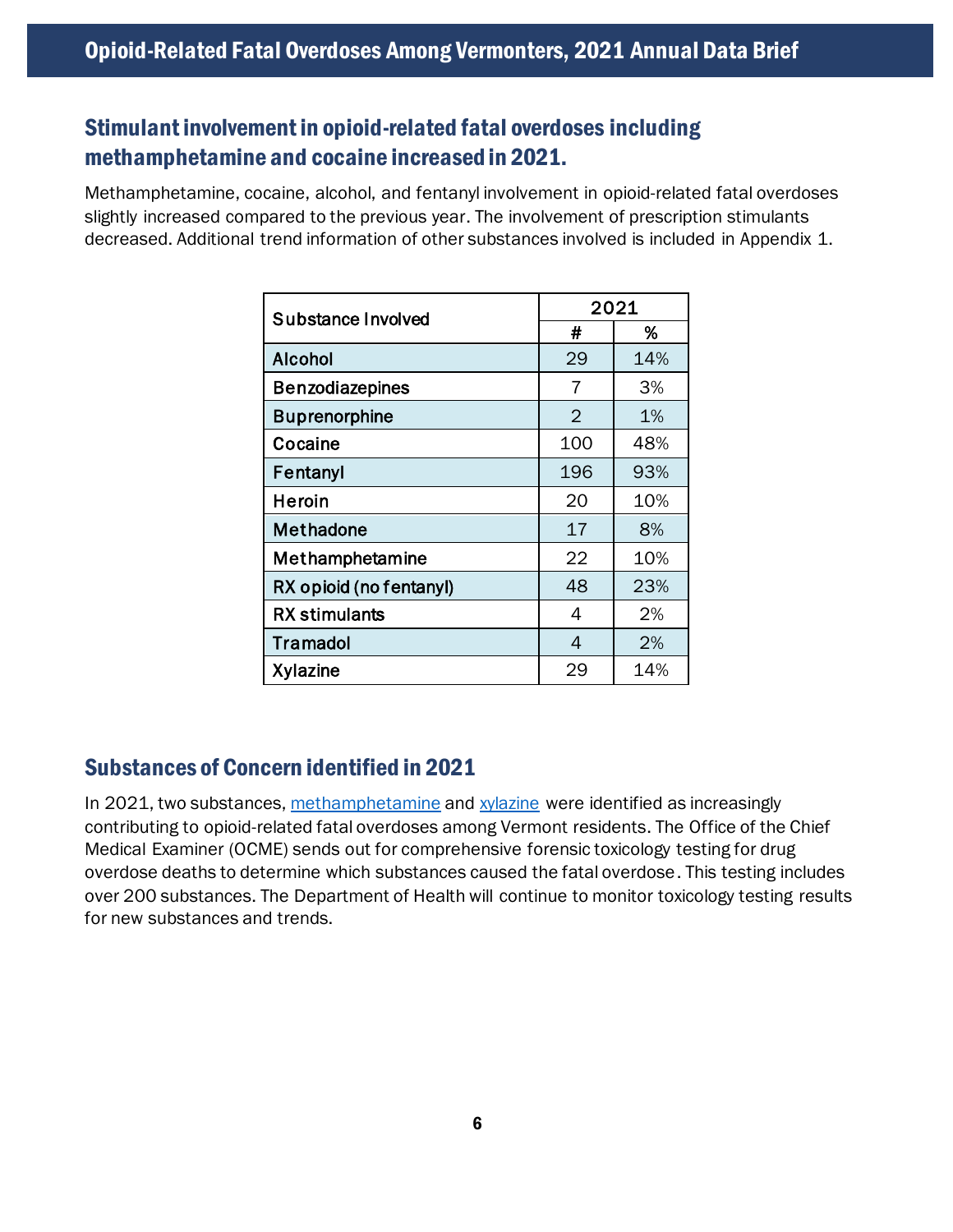#### Most opioid-related fatal overdoses include a combination of substances.

Most opioid-related deaths involve multiple substances. In 2021, 83% of opioid-related fatal overdoses involved 2 or more substances, with 12% involving 4 or more substances.

The most common combination of substances among individuals who died in 2021 was fentanyl and cocaine, which accounted for nearly half (46%) of all opioid-related fatal overdoses. Next was fentanyl and prescription opioids (16%) then fentanyl and alcohol (14%).

### Figure 6: Number of Substances Listed on the Death Certificate in Vermont Resident Opioid Fatal Overdoses (2021)



| <b>Combination of Substances</b>                | 2021 |     |
|-------------------------------------------------|------|-----|
|                                                 | #    | %   |
| <b>Cocaine and Heroin</b>                       | 9    | 4%  |
| <b>Cocaine and RX Opioids</b>                   | 14   | 7%  |
| <b>Fentanyl and Cocaine</b>                     | 97   | 46% |
| <b>Fentanyl and Alcohol</b>                     | 29   | 14% |
| <b>Fentanyl and Heroin</b>                      | 20   | 10% |
| <b>Fentanyl and RX Opioids (no</b><br>fentanyl) | 34   | 16% |
| <b>Fentanyl and RX Stimulants</b>               | 4    | 2%  |
| <b>Heroin and RX Stimulants</b>                 | O    | 0%  |
| <b>Heroin, Cocaine, and Fentanyl</b>            | 9    | 4%  |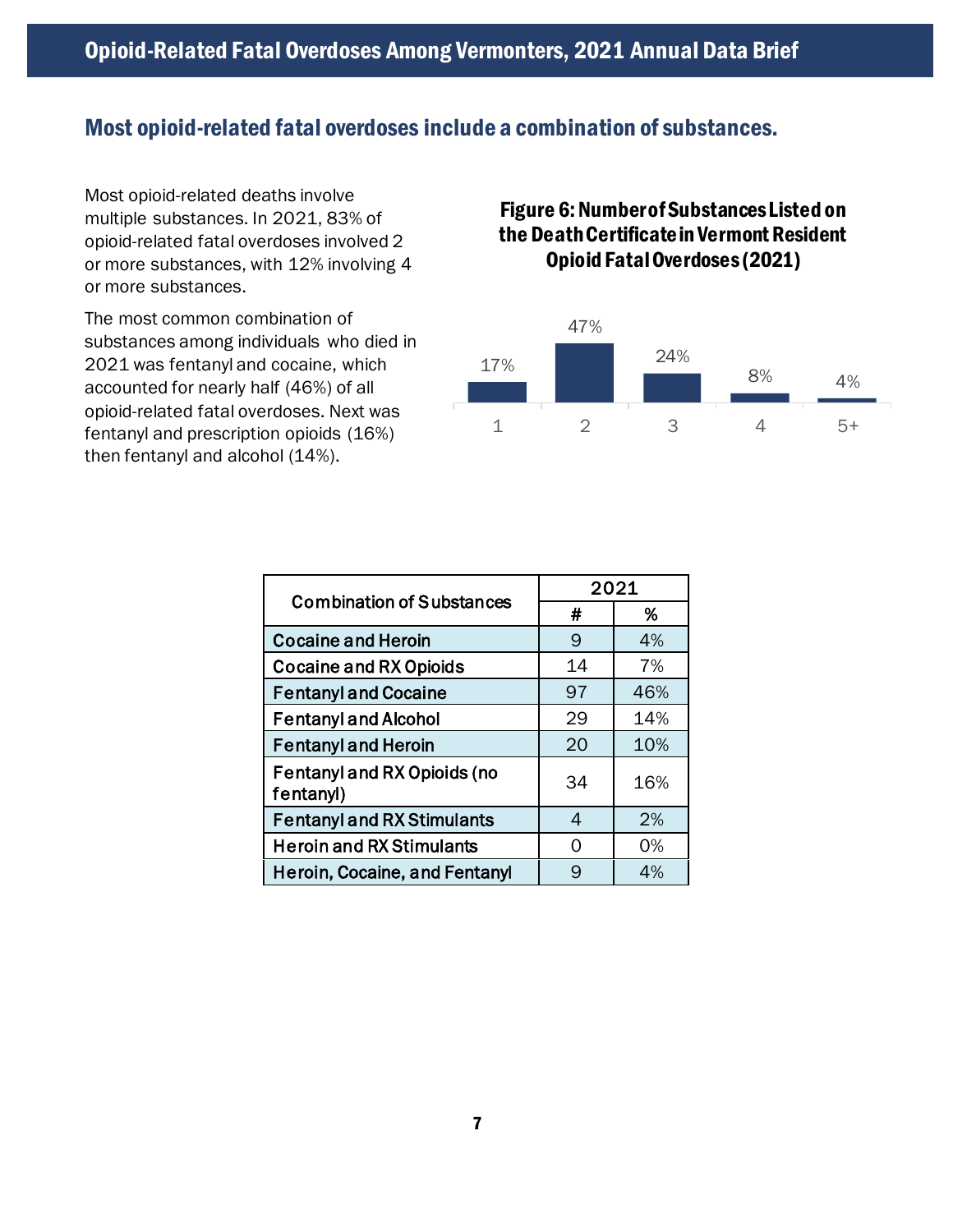In 2010, when prescription opioids were involved in 89% of opioid-related fatal overdoses, the top three drug combinations all involved prescription opioids. Because fentanyl is now involved in more deaths than any other drug, the most common combinations now all involve fentanyl.

### Figure 6: Top ThreeDrug Combinations Listed on the Death Certificate in Vermont-Resident Opioid-Related FatalOverdoses(2010vs 2021 Comparison)

- 2010
- 1. Rx Opioids and Benzodiazepines (22%)
- 2. Rx Opioids and Alcohol  $(11%)$
- 3. Rx Opioids and Cocaine (8%)



#### 2021

- 1. Fentanyl and Cocaine (46%)
- 2. Fentanyl and Rx Opioids (16%)
- 3. Fentanyl and Alcohol  $(14%)$

#### Sources:

All data are from the Vermont Vital Statistics System and only include deaths that occurred among Vermont residents unless otherwise stated. Data from 2021 are preliminary. This brief is a product of the Vermont Department of Health, Division of Health Surveillance.

For more information: [AHS.VDHOverdoseDataVT@vermont.gov](mailto:AHS.VDHOverdoseDataVT@vermont.gov)

## <span id="page-7-0"></span>Appendix 1: Data Tables

| Table 1: Number and Percentage of Accidental and Undetermined Opioid-Related Fatal |                |      |             |     |                |     |                |      |      |     |  |  |  |
|------------------------------------------------------------------------------------|----------------|------|-------------|-----|----------------|-----|----------------|------|------|-----|--|--|--|
| Overdoses Among Vermont Residents - Individual Substances Involved                 |                |      |             |     |                |     |                |      |      |     |  |  |  |
| Substance*                                                                         |                | 2010 | 2011        |     | 2012           |     |                | 2013 | 2014 |     |  |  |  |
|                                                                                    | #              | %    | #           | %   | #              | %   | #              | %    | #    | %   |  |  |  |
| <b>Alcohol</b>                                                                     | 4              | 11%  | 8           | 14% | 10             | 20% | 14             | 20%  | 10   | 16% |  |  |  |
| <b>Benzodiazepines</b>                                                             | 9              | 24%  | 4           | 7%  | 9              | 18% | 12             | 17%  | 5    | 8%  |  |  |  |
| <b>Buprenorphine</b>                                                               | $\overline{0}$ | 0%   | 5           | 9%  | 1              | 2%  | 4              | 6%   | 3    | 5%  |  |  |  |
| Cocaine                                                                            | 4              | 11%  | 5           | 9%  | 5              | 10% | 9              | 13%  | 11   | 17% |  |  |  |
| Fentanyl                                                                           | 4              | 11%  | 5           | 9%  | 6              | 12% | 12             | 17%  | 17   | 27% |  |  |  |
| Heroin                                                                             | 1              | 3%   | 9           | 16% | 9              | 18% | 20             | 29%  | 34   | 54% |  |  |  |
| Methadone                                                                          | 9              | 24%  | 12          | 21% | 18             | 36% | 14             | 20%  | 5    | 8%  |  |  |  |
| Methamphetamine                                                                    | 0              | 0%   | $\Omega$    | 0%  | 0              | 0%  | 0              | 0%   | 0    | 0%  |  |  |  |
| RX opioid (no fentanyl)                                                            | 33             | 89%  | 42          | 75% | 37             | 74% | 45             | 65%  | 26   | 41% |  |  |  |
| <b>RX</b> stimulants                                                               | 0              | 0%   | $\mathbf 1$ | 2%  | $\overline{2}$ | 4%  | 2              | 3%   | 4    | 6%  |  |  |  |
| Tramadol                                                                           | 1              | 3%   | 3           | 5%  | $\overline{2}$ | 4%  | $\overline{2}$ | 3%   | 1    | 2%  |  |  |  |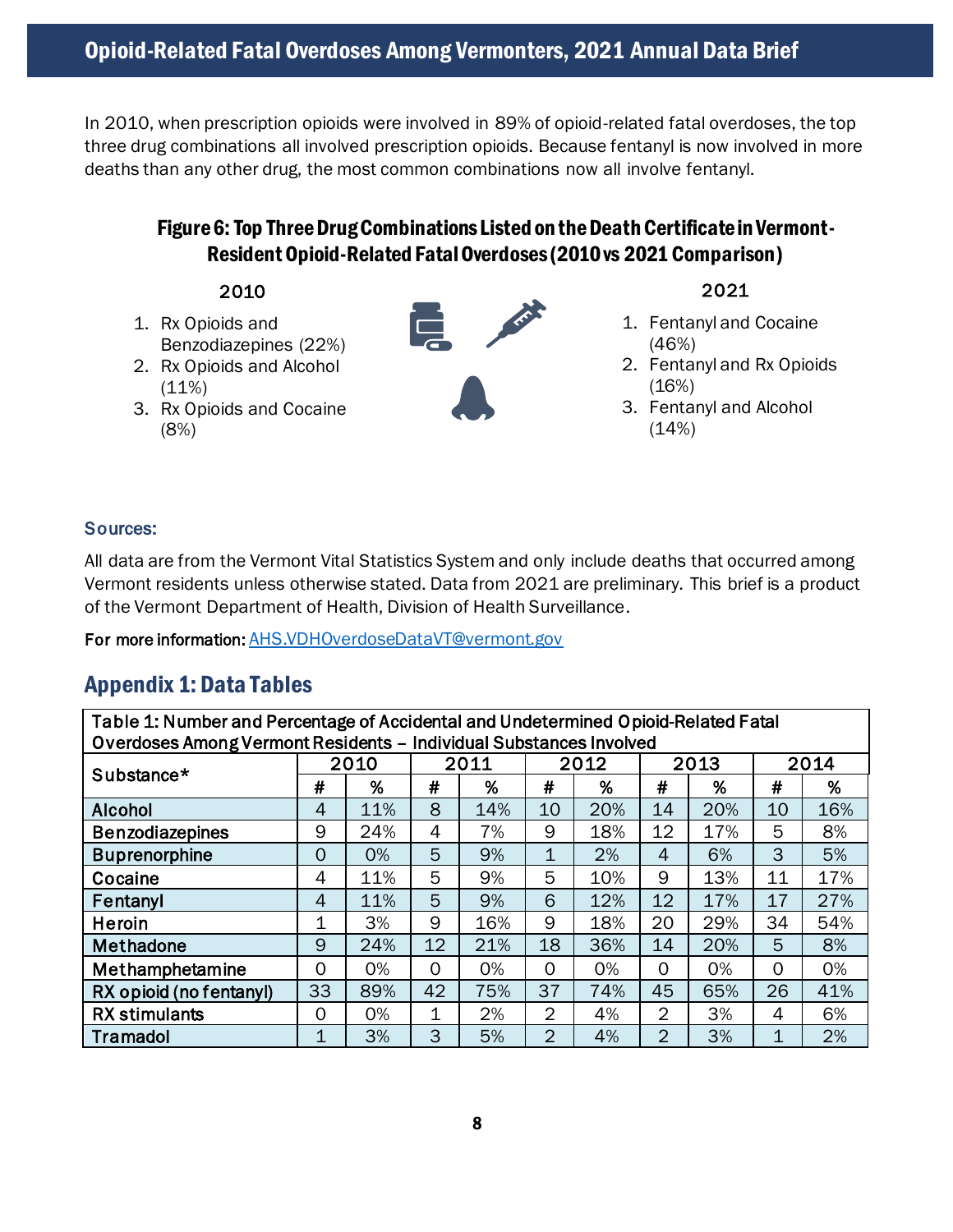| Table 1 (Continued): Number and Percentage of Accidental and Undetermined Opioid-Related<br>Fatal Overdoses Among Vermont Residents - Individual Substances Involved |                |      |              |     |          |     |     |      |                 |     |  |  |  |
|----------------------------------------------------------------------------------------------------------------------------------------------------------------------|----------------|------|--------------|-----|----------|-----|-----|------|-----------------|-----|--|--|--|
|                                                                                                                                                                      |                | 2015 | 2016         |     | 2017     |     |     | 2018 | 2019            |     |  |  |  |
| Substance*                                                                                                                                                           | #              | %    | #            | %   | #        | %   | #   | %    | #               | %   |  |  |  |
| <b>Alcohol</b>                                                                                                                                                       | 9              | 12%  | 16           | 17% | 14       | 13% | 21  | 16%  | 12 <sup>2</sup> | 11% |  |  |  |
| <b>Benzodiazepines</b>                                                                                                                                               | 6              | 8%   | 10           | 10% | 6        | 5%  | 8   | 6%   | 6               | 5%  |  |  |  |
| <b>Buprenorphine</b>                                                                                                                                                 | $\overline{2}$ | 3%   | 1            | 1%  | $\Omega$ | 0%  | 6   | 5%   | $\overline{2}$  | 2%  |  |  |  |
| Cocaine                                                                                                                                                              | 8              | 11%  | 17           | 18% | 33       | 30% | 47  | 36%  | 9               | 43% |  |  |  |
| Fentanyl                                                                                                                                                             | 28             | 38%  | 49           | 51% | 76       | 69% | 100 | 77%  | 98              | 86% |  |  |  |
| Heroin                                                                                                                                                               | 33             | 45%  | 43           | 45% | 42       | 38% | 69  | 53%  | 37              | 33% |  |  |  |
| Methadone                                                                                                                                                            | 7              | 10%  | 14           | 15% | 12       | 11% | 11  | 8%   | 9               | 8%  |  |  |  |
| Methamphetamine                                                                                                                                                      | 0              | 0%   | $\mathbf 0$  | 0%  | 3        | 3%  | 5   | 4%   | 2               | 2%  |  |  |  |
| RX opioid (no fentanyl)                                                                                                                                              | 30             | 41%  | 35           | 36% | 34       | 31% | 35  | 27%  | 30              | 27% |  |  |  |
| <b>RX</b> stimulants                                                                                                                                                 | 0              | 0%   | $\mathbf{O}$ | 0%  | 5        | 5%  | 10  | 8%   | 4               | 4%  |  |  |  |
| Tramadol                                                                                                                                                             | 3              | 4%   | 2            | 2%  | 1        | 1%  | 5   | 4%   | $\Omega$        | 0%  |  |  |  |

| Table 1 (Continued): Number and Percentage of Accidental and Undetermined Opioid-Related<br>Fatal Overdoses Among Vermont Residents - Individual Substances Involved |                |      |                |     |      |   |      |   |   |      |  |  |  |
|----------------------------------------------------------------------------------------------------------------------------------------------------------------------|----------------|------|----------------|-----|------|---|------|---|---|------|--|--|--|
|                                                                                                                                                                      |                | 2020 | 2021           |     | 2022 |   | 2023 |   |   | 2024 |  |  |  |
| Substance*                                                                                                                                                           | #              | %    | #              | %   | #    | % | #    | % | # | %    |  |  |  |
| <b>Alcohol</b>                                                                                                                                                       | 15             | 9%   | 29             | 14% |      |   |      |   |   |      |  |  |  |
| <b>Benzodiazepines</b>                                                                                                                                               | 6              | 4%   | 7              | 3%  |      |   |      |   |   |      |  |  |  |
| <b>Buprenorphine</b>                                                                                                                                                 | $\overline{2}$ | 1%   | $\overline{2}$ | 1%  |      |   |      |   |   |      |  |  |  |
| Cocaine                                                                                                                                                              | 58             | 37%  | 100            | 48% |      |   |      |   |   |      |  |  |  |
| Fentanyl                                                                                                                                                             | 139            | 88%  | 196            | 93% |      |   |      |   |   |      |  |  |  |
| Heroin                                                                                                                                                               | 40             | 25%  | 20             | 10% |      |   |      |   |   |      |  |  |  |
| Methadone                                                                                                                                                            | 18             | 11%  | 17             | 8%  |      |   |      |   |   |      |  |  |  |
| Methamphetamine                                                                                                                                                      | 10             | 6%   | 22             | 10% |      |   |      |   |   |      |  |  |  |
| RX opioid (no fentanyl)                                                                                                                                              | 43             | 27%  | 48             | 23% |      |   |      |   |   |      |  |  |  |
| <b>RX</b> stimulants                                                                                                                                                 | 8              | 5%   | 4              | 2%  |      |   |      |   |   |      |  |  |  |
| Tramadol                                                                                                                                                             | 6              | 4%   | 4              | 2%  |      |   |      |   |   |      |  |  |  |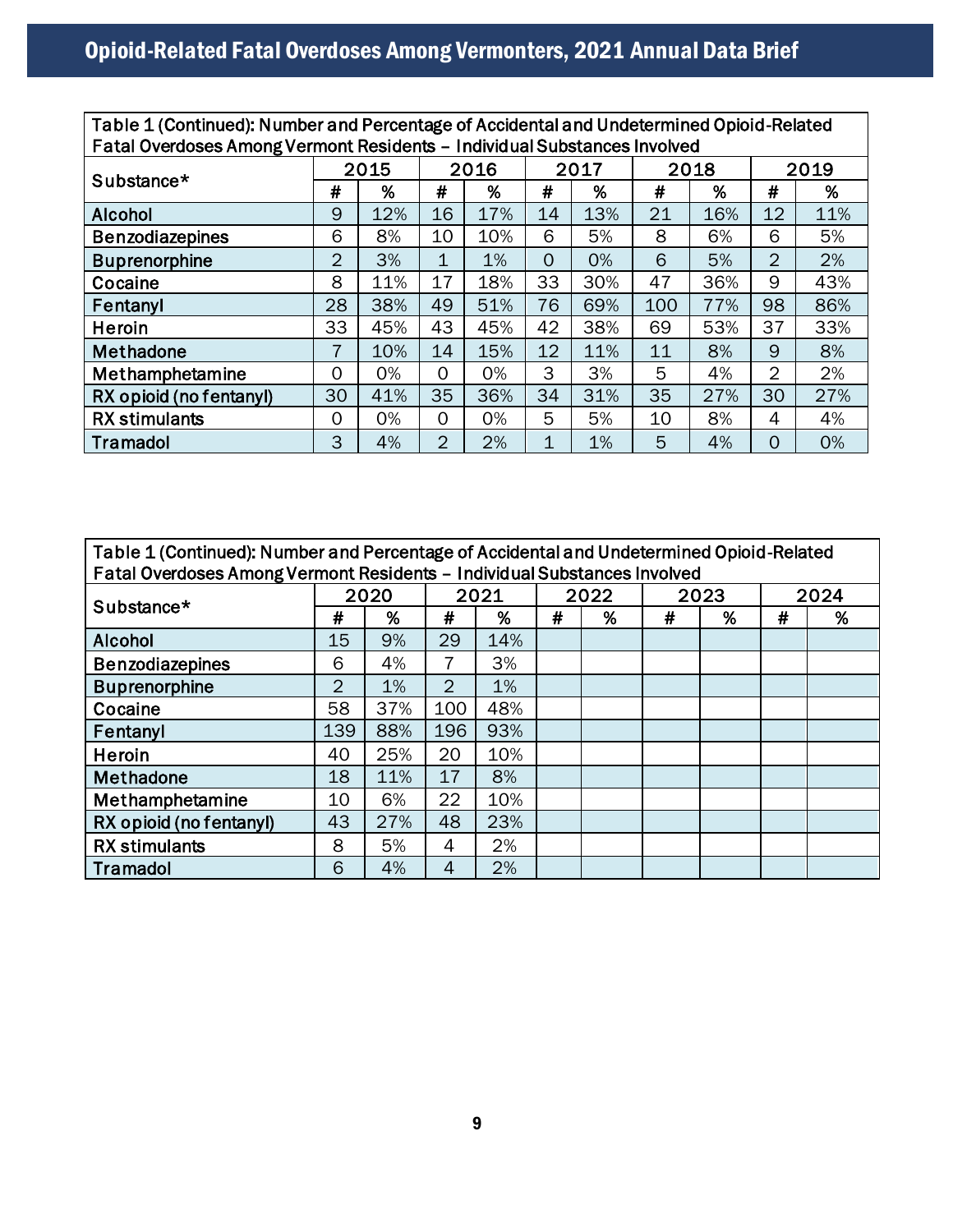Table 2: Combinations of Substances Involved in Opioid-Related Fatal Overdoses Among Vermont Residents

| vermont Residents                        |                |      |                |      |                |      |                |      |                |      |
|------------------------------------------|----------------|------|----------------|------|----------------|------|----------------|------|----------------|------|
| Substance*                               |                | 2010 |                | 2011 |                | 2012 |                | 2013 |                | 2014 |
|                                          | #              | %    | #              | %    | #              | %    | #              | %    | #              | %    |
| <b>Cocaine and Heroin</b>                | 1              | 3%   | $\overline{2}$ | 4%   | $\mathbf{1}$   | 2%   | 1              | 1%   | 8              | 13%  |
| <b>Cocaine and RX Opioids</b>            | 3              | 8%   | 3              | 5%   | 4              | 8%   | 6              | 9%   | $\overline{2}$ | 3%   |
| <b>Fentanyl and Cocaine</b>              | 1              | 3%   | $\overline{0}$ | 0%   | $\Omega$       | 0%   | 3              | 4%   | 4              | 6%   |
| <b>Fentanyl and Alcohol</b>              | 0              | 0%   | 1              | 2%   | $\overline{2}$ | 4%   | 1              | 1%   | 0              | 0%   |
| <b>Fentanyl and Heroin</b>               | 0              | 0%   | $\overline{0}$ | 0%   | $\Omega$       | 0%   | $\overline{O}$ | 0%   | 6              | 10%  |
| Fentanyl and RX Opioids (no<br>fentanyl) | $\overline{2}$ | 5%   | $\overline{0}$ | 0%   | 1              | 2%   | 6              | 9%   | 5              | 8%   |
| <b>Fentanyl and RX Stimulants</b>        | $\overline{0}$ | 0%   | 1              | 2%   | $\Omega$       | 0%   | $\overline{2}$ | 3%   | 1              | 2%   |
| <b>Heroin and RX Stimulants</b>          | 0              | 0%   | 0              | 0%   | 0              | 0%   | $\overline{O}$ | 0%   | 0              | 0%   |
| Heroin, Cocaine, and Fentanyl            | 0              | 0%   | $\overline{0}$ | 0%   | $\Omega$       | 0%   | 0              | 0%   | $\overline{2}$ | 3%   |

Table 2 (Continued): Combinations of Substances Involved in Opioid-Related Fatal Overdoses Among Vermont Residents

|                                          |                | 2015 |                | 2016 |    | 2017 |    | 2018 | 2019 |     |
|------------------------------------------|----------------|------|----------------|------|----|------|----|------|------|-----|
| Substance*                               | #              | %    | #              | %    | #  | %    | #  | %    | #    | %   |
| <b>Cocaine and Heroin</b>                | 5              | 7%   | 13             | 14%  | 14 | 13%  | 27 | 21%  | 15   | 13% |
| <b>Cocaine and RX Opioids</b>            | 1              | 1%   | 5              | 5%   | 9  | 8%   | 10 | 8%   | 11   | 10% |
| <b>Fentanyl and Cocaine</b>              | 3              | 4%   | 6              | 6%   | 25 | 23%  | 42 | 32%  | 44   | 39% |
| <b>Fentanyl and Alcohol</b>              | 3              | 4%   | 4              | 4%   | 9  | 8%   | 15 | 12%  | 10   | 9%  |
| <b>Fentanyl and Heroin</b>               | 10             | 14%  | 21             | 22%  | 32 | 29%  | 59 | 45%  | 35   | 31% |
| Fentanyl and RX Opioids (no<br>fentanyl) | 6              | 8%   | 6              | 6%   | 12 | 11%  | 16 | 12%  | 17   | 15% |
| <b>Fentanyl and RX Stimulants</b>        | $\overline{0}$ | 0%   | $\overline{0}$ | 0%   | 3  | 3%   | 8  | 6%   | 3    | 3%  |
| <b>Heroin and RX Stimulants</b>          | 0              | 0%   | 0              | 0%   | 0  | 0%   | 6  | 5%   | 0    | 0%  |
| Heroin, Cocaine, and Fentanyl            | 1              | 1%   | 3              | 3%   | 10 | 9%   | 23 | 18%  | 14   | 12% |

\*Combinations are not mutually exclusive. For example, a death involving cocaine, fentanyl, and heroin would be counted three separate categories in the table above (cocaine and fentanyl; cocaine and heroin; fentanyl and heroin).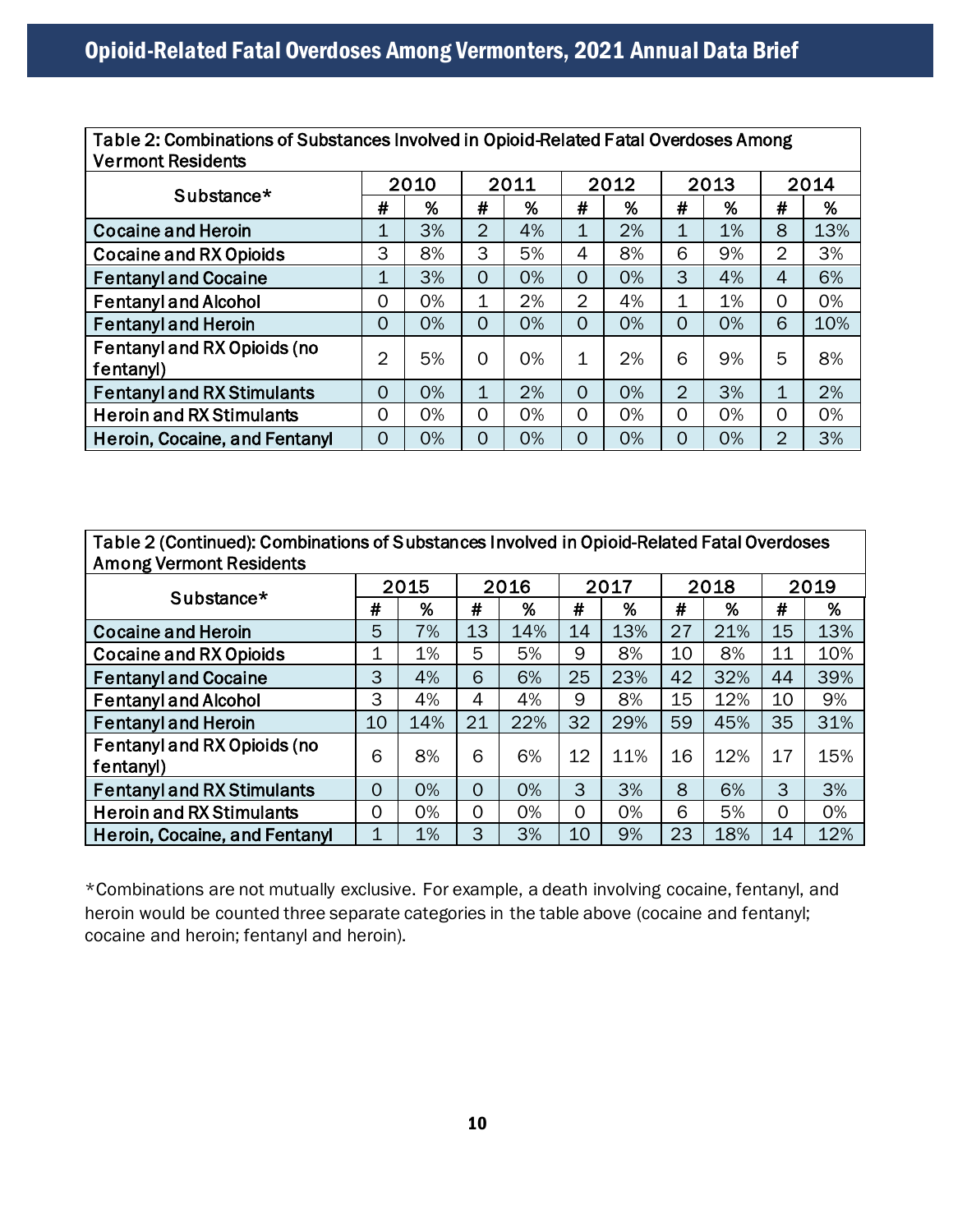Table 2 (Continued): Combinations of Substances Involved in Opioid-Related Fatal Overdoses Among Vermont Residents

|                                   | 2020 |     |    | 2021 |   | 2022 |   | 2023 |   | 2024 |
|-----------------------------------|------|-----|----|------|---|------|---|------|---|------|
| Substance*                        | #    | %   | #  | %    | # | %    | # | %    | # | %    |
| <b>Cocaine and Heroin</b>         | 12   | 8%  | 9  | 4%   |   |      |   |      |   |      |
| <b>Cocaine and RX Opioids</b>     | 15   | 9%  | 14 | 7%   |   |      |   |      |   |      |
| <b>Fentanyl and Cocaine</b>       | 52   | 33% | 97 | 46%  |   |      |   |      |   |      |
| <b>Fentanyl and Alcohol</b>       | 13   | 8%  | 29 | 14%  |   |      |   |      |   |      |
| <b>Fentanyl and Heroin</b>        | 39   | 25% | 20 | 10%  |   |      |   |      |   |      |
| Fentanyl and RX Opioids (no       | 27   | 17% | 34 | 16%  |   |      |   |      |   |      |
| fentanyl)                         |      |     |    |      |   |      |   |      |   |      |
| <b>Fentanyl and RX Stimulants</b> | 6    | 4%  | 4  | 2%   |   |      |   |      |   |      |
| <b>Heroin and RX Stimulants</b>   | 1    | 1%  | 0  | 0%   |   |      |   |      |   |      |
| Heroin, Cocaine, and Fentanyl     | 11   | 7%  | 9  | 4%   |   |      |   |      |   |      |

\*Combinations are not mutually exclusive. For example, a death involving cocaine, fentanyl, and heroin would be counted in three separate categories in the table above (cocaine and fentanyl; cocaine and heroin; fentanyl and heroin).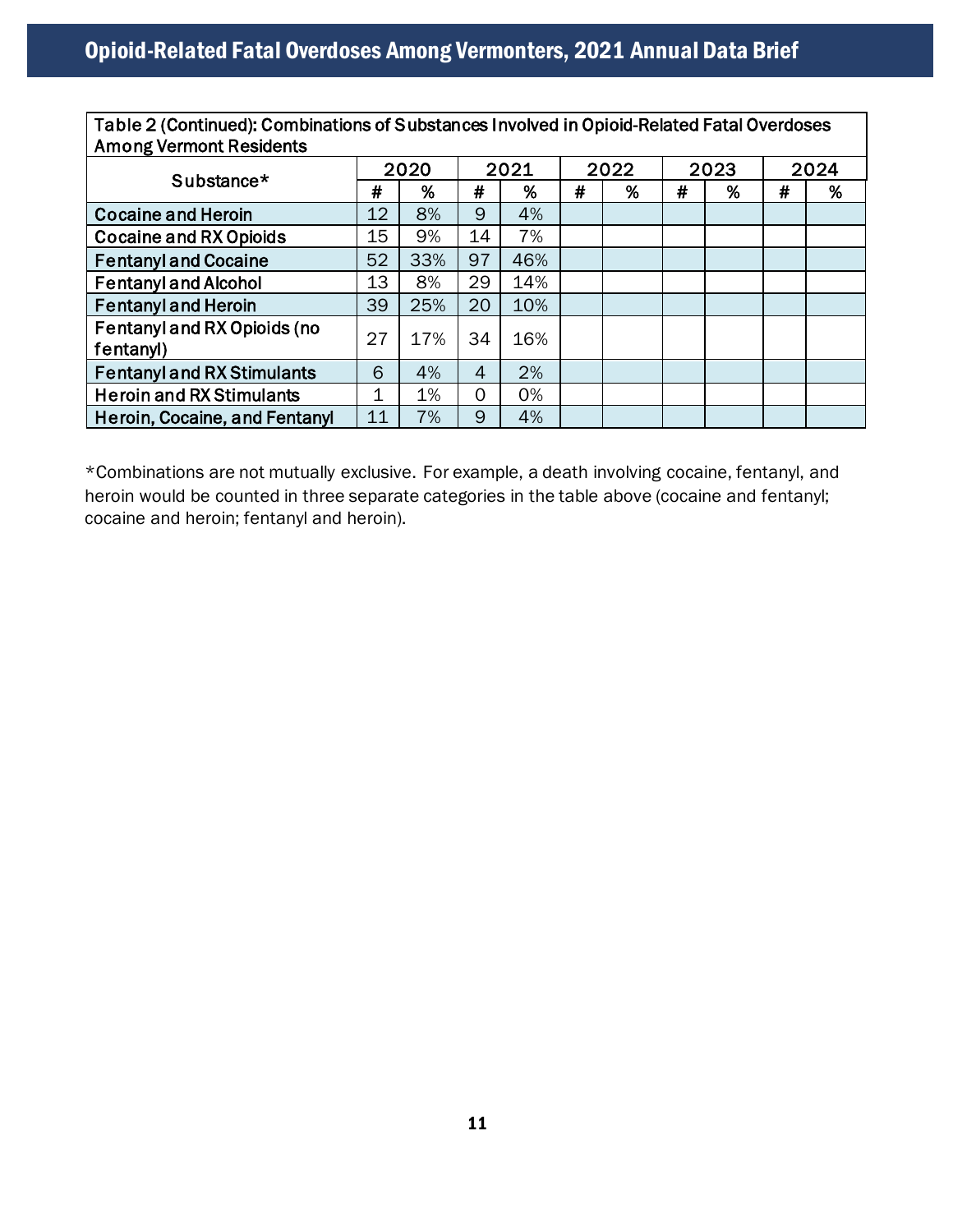|                    | Table 3: Opioid-Related Fatal Overdoses<br><b>Occurring Among Vermont Residents</b> |                         | 2010                                                                                                                                       |                                         |             | 2011                                                                                                        |                                         |     | 2012                                                                                                        |                                         |                | 2013                                                                                                                                                                                                                                |                                         | 2014         |                                                                                                             |                                         |  |
|--------------------|-------------------------------------------------------------------------------------|-------------------------|--------------------------------------------------------------------------------------------------------------------------------------------|-----------------------------------------|-------------|-------------------------------------------------------------------------------------------------------------|-----------------------------------------|-----|-------------------------------------------------------------------------------------------------------------|-----------------------------------------|----------------|-------------------------------------------------------------------------------------------------------------------------------------------------------------------------------------------------------------------------------------|-----------------------------------------|--------------|-------------------------------------------------------------------------------------------------------------|-----------------------------------------|--|
|                    |                                                                                     |                         | % of Accidental and<br>Undetermined Manner Opioid-<br><b>Related Fatal Overdoses</b><br><b>Occurring Among Vermont</b><br><b>Residents</b> |                                         |             | % of Accidental and<br><b>Related Fatal Overdoses</b><br><b>Occurring Among Vermont</b><br><b>Residents</b> |                                         |     | % of Accidental and<br><b>Related Fatal Overdoses</b><br><b>Occurring Among Vermont</b><br><b>Residents</b> |                                         |                | % of Accidental and<br><u> Undetermined Manner Opioid-Undetermined Manner Opioid-Undetermined Manner Opioid-Undetermined Manner Opioid-</u><br><b>Related Fatal Overdoses</b><br><b>Occurring Among Vermont</b><br><b>Residents</b> |                                         |              | % of Accidental and<br><b>Related Fatal Overdoses</b><br><b>Occurring Among Vermont</b><br><b>Residents</b> |                                         |  |
| <b>Overdoses</b>   | <b>Total VERMONT Residents Accidental and</b><br>Undetermined OPIOID-Related Fatal  |                         | $\overline{\phantom{a}}$                                                                                                                   | 5.9                                     | 56          | $\overline{\phantom{a}}$                                                                                    | 8.9                                     | 50  | $\overline{\phantom{a}}$                                                                                    | 8.0                                     | 69             | $\overline{\phantom{a}}$                                                                                                                                                                                                            | 11.0                                    | 63           | $\overline{\phantom{a}}$                                                                                    | 10.1                                    |  |
|                    |                                                                                     |                         |                                                                                                                                            | Rate Per<br>100K of<br><b>Sub Group</b> |             |                                                                                                             | Rate Per<br>100K of<br><b>Sub Group</b> |     |                                                                                                             | Rate Per<br>100K of<br><b>Sub Group</b> |                |                                                                                                                                                                                                                                     | Rate Per<br>100K of<br><b>Sub Group</b> |              |                                                                                                             | Rate Per<br>100K of<br><b>Sub Group</b> |  |
| <b>By Gender</b>   | Male                                                                                | 21                      | 57%                                                                                                                                        | 6.8                                     | 29          | 52%                                                                                                         | 9.4                                     | 33  | 66%                                                                                                         | 10.7                                    | 44             | 64%                                                                                                                                                                                                                                 | 14.2                                    | 41           | 65%                                                                                                         | 13.3                                    |  |
|                    | Female                                                                              | 16                      | 43%                                                                                                                                        | 5.0                                     | 27          | 48%                                                                                                         | 8.5                                     | 17  | 34%                                                                                                         | 5.4                                     | 25             | 36%                                                                                                                                                                                                                                 | 7.9                                     | 22           | 35%                                                                                                         | 6.9                                     |  |
| By Age             | < 30                                                                                | 3                       | 8%                                                                                                                                         | 1.3                                     | 13          | 23%                                                                                                         | 5.7                                     | 11  | 22%                                                                                                         | 4.9                                     | 12             | 17%                                                                                                                                                                                                                                 | 5.3                                     | 16           | 25%                                                                                                         | 7.1                                     |  |
|                    | $30 - 39$                                                                           | 8                       | 22%                                                                                                                                        | 11.3                                    | 12          | 21%                                                                                                         | 17.3                                    | 10  | 20%                                                                                                         | 14.4                                    | 15             | 22%                                                                                                                                                                                                                                 | 21.4                                    | 22           | 35%                                                                                                         | 31.3                                    |  |
|                    | $40 - 49$                                                                           | 9                       | 24%                                                                                                                                        | 9.8                                     | 15          | 27%                                                                                                         | 16.9                                    | 17  | 34%                                                                                                         | 19.7                                    | 17             | 25%                                                                                                                                                                                                                                 | 20.6                                    | 9            | 14%                                                                                                         | 11.3                                    |  |
|                    | $50+$                                                                               | 17                      | 46%                                                                                                                                        | 7.3                                     | 16          | 29%                                                                                                         | 6.7                                     | 12  | 24%                                                                                                         | 4.9                                     | 25             | 36%                                                                                                                                                                                                                                 | 10.1                                    | 16           | 25%                                                                                                         | 6.3                                     |  |
| <b>Average Age</b> |                                                                                     | 47                      |                                                                                                                                            |                                         | 41          |                                                                                                             |                                         | 41  |                                                                                                             |                                         | 43             |                                                                                                                                                                                                                                     |                                         | 39           |                                                                                                             |                                         |  |
| By Race/           | White, Non-Hispanic                                                                 | 37<br>100%<br><b>NA</b> |                                                                                                                                            | 55                                      | 98%         | <b>NA</b>                                                                                                   | 48                                      | 96% | 8.2                                                                                                         | 65                                      | 94%            | 11.1                                                                                                                                                                                                                                | 62                                      | 98%          | 10.6                                                                                                        |                                         |  |
| <b>Ethnicity</b>   | <b>Racial or Ethnic Minority</b>                                                    | 0                       | 0%                                                                                                                                         | <b>NA</b>                               | $\mathbf 1$ | 2%                                                                                                          | <b>NA</b>                               | 2   | 4%                                                                                                          | 5.4                                     | $\overline{4}$ | 6%                                                                                                                                                                                                                                  | 10.4                                    | $\mathbf{1}$ | 2%                                                                                                          | 2.5                                     |  |
|                    |                                                                                     |                         |                                                                                                                                            |                                         |             |                                                                                                             |                                         |     |                                                                                                             |                                         |                |                                                                                                                                                                                                                                     |                                         |              |                                                                                                             |                                         |  |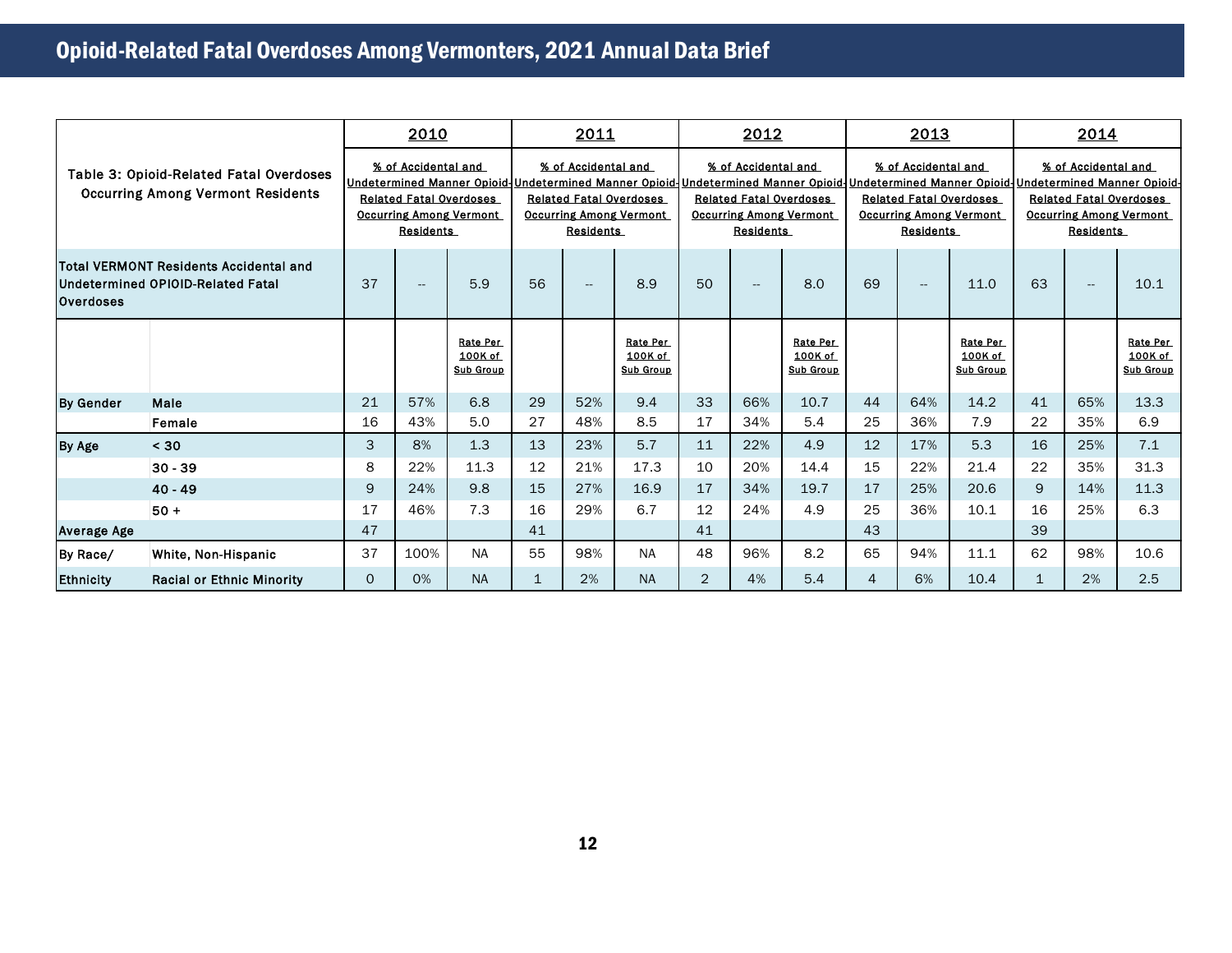|                                                                                                           |                                                                                    |                                                                                                             |                          | 2015                                    | 2016                                                                                                                                                                                                                                                  |                          |                                         | 2017                                                                                                        |                          |                                         | 2018                                                                                                        |                                    |                                         | 2019                                                                                                        |     |                                         |
|-----------------------------------------------------------------------------------------------------------|------------------------------------------------------------------------------------|-------------------------------------------------------------------------------------------------------------|--------------------------|-----------------------------------------|-------------------------------------------------------------------------------------------------------------------------------------------------------------------------------------------------------------------------------------------------------|--------------------------|-----------------------------------------|-------------------------------------------------------------------------------------------------------------|--------------------------|-----------------------------------------|-------------------------------------------------------------------------------------------------------------|------------------------------------|-----------------------------------------|-------------------------------------------------------------------------------------------------------------|-----|-----------------------------------------|
| Table 3 (Continued): Opioid-Related Fatal<br><b>Overdoses Occurring Among Vermont</b><br><b>Residents</b> |                                                                                    | % of Accidental and<br><b>Related Fatal Overdoses</b><br><b>Occurring Among Vermont</b><br><b>Residents</b> |                          |                                         | % of Accidental and<br>Undetermined Manner Opioid Undetermined Manner Opioid Undetermined Manner Opioid Undetermined Manner Opioid Undetermined Manner Opioid<br><b>Related Fatal Overdoses</b><br><b>Occurring Among Vermont</b><br><b>Residents</b> |                          |                                         | % of Accidental and<br><b>Related Fatal Overdoses</b><br><b>Occurring Among Vermont</b><br><b>Residents</b> |                          |                                         | % of Accidental and<br><b>Related Fatal Overdoses</b><br><b>Occurring Among Vermont</b><br><b>Residents</b> |                                    |                                         | % of Accidental and<br><b>Related Fatal Overdoses</b><br><b>Occurring Among Vermont</b><br><b>Residents</b> |     |                                         |
| <b>Overdoses</b>                                                                                          | <b>Total VERMONT Residents Accidental and</b><br>Undetermined OPIOID-Related Fatal | 73                                                                                                          | $\overline{\phantom{a}}$ | 11.7                                    | 96                                                                                                                                                                                                                                                    | $\overline{\phantom{a}}$ | 15.4                                    | 110                                                                                                         | $\overline{\phantom{a}}$ | 17.6                                    | 130                                                                                                         | $\hspace{0.05cm} -\hspace{0.05cm}$ | 20.8                                    | 114                                                                                                         | щ.  | 18.3                                    |
|                                                                                                           |                                                                                    |                                                                                                             |                          | Rate Per<br>100K of<br><b>Sub Group</b> |                                                                                                                                                                                                                                                       |                          | Rate Per<br>100K of<br><b>Sub Group</b> |                                                                                                             |                          | Rate Per<br>100K of<br><b>Sub Group</b> |                                                                                                             |                                    | Rate Per<br>100K of<br><b>Sub Group</b> |                                                                                                             |     | Rate Per<br>100K of<br><b>Sub Group</b> |
| <b>By Gender</b>                                                                                          | Male                                                                               | 51                                                                                                          | 70%                      | 16.5                                    | 63                                                                                                                                                                                                                                                    | 66%                      | 20.4                                    | 78                                                                                                          | 71%                      | 25.3                                    | 77                                                                                                          | 59%                                | 24.9                                    | 78                                                                                                          | 68% | 24.3                                    |
|                                                                                                           | Female                                                                             | 22                                                                                                          | 30%                      | 6.9                                     | 33                                                                                                                                                                                                                                                    | 34%                      | 10.4                                    | 32                                                                                                          | 29%                      | 10.1                                    | 53                                                                                                          | 41%                                | 16.7                                    | 36                                                                                                          | 32% | 11.4                                    |
| By Age                                                                                                    | < 30                                                                               | 15                                                                                                          | 21%                      | 6.7                                     | 20                                                                                                                                                                                                                                                    | 21%                      | 9.0                                     | 30                                                                                                          | 27%                      | 13.6                                    | 30                                                                                                          | 23%                                | 13.6                                    | 22                                                                                                          | 19% | 10.1                                    |
|                                                                                                           | $30 - 39$                                                                          | 29                                                                                                          | 40%                      | 40.9                                    | 32                                                                                                                                                                                                                                                    | 33%                      | 44.8                                    | 38                                                                                                          | 35%                      | 52.6                                    | 45                                                                                                          | 35%                                | 61.5                                    | 40                                                                                                          | 35% | 54.4                                    |
|                                                                                                           | $40 - 49$                                                                          | 11                                                                                                          | 15%                      | 14.3                                    | 25                                                                                                                                                                                                                                                    | 26%                      | 33.5                                    | 16                                                                                                          | 15%                      | 21.9                                    | 23                                                                                                          | 18%                                | 31.7                                    | 25                                                                                                          | 22% | 34.9                                    |
|                                                                                                           | $50 +$                                                                             | 18                                                                                                          | 25%                      | 7.1                                     | 19                                                                                                                                                                                                                                                    | 20%                      | 7.4                                     | 26                                                                                                          | 24%                      | 10.1                                    | 32                                                                                                          | 25%                                | 12.3                                    | 27                                                                                                          | 24% | 10.3                                    |
| <b>Average Age</b>                                                                                        |                                                                                    | 39                                                                                                          |                          |                                         | 40                                                                                                                                                                                                                                                    |                          |                                         | 39                                                                                                          |                          |                                         | 40                                                                                                          |                                    |                                         | 40                                                                                                          |     |                                         |
| By Race/                                                                                                  | White, Non-Hispanic                                                                | 69                                                                                                          | 95%                      | 11.8                                    | 95                                                                                                                                                                                                                                                    | 99%                      | 16.3                                    | 106                                                                                                         | 96%                      | 18.2                                    | 127                                                                                                         | 98%                                | 21.9                                    | 104                                                                                                         | 91% | 18.0                                    |
| <b>Ethnicity</b>                                                                                          | <b>Racial or Ethnic Minority</b>                                                   | 4                                                                                                           | 5%                       | 9.5                                     | $\mathbf 1$                                                                                                                                                                                                                                           | 1%                       | 2.3                                     | $\overline{4}$                                                                                              | 4%                       | 9.2                                     | 3                                                                                                           | 2%                                 | 6.9                                     | 10                                                                                                          | 9%  | 21.5                                    |
|                                                                                                           |                                                                                    |                                                                                                             |                          |                                         |                                                                                                                                                                                                                                                       |                          |                                         |                                                                                                             |                          |                                         |                                                                                                             |                                    |                                         |                                                                                                             |     |                                         |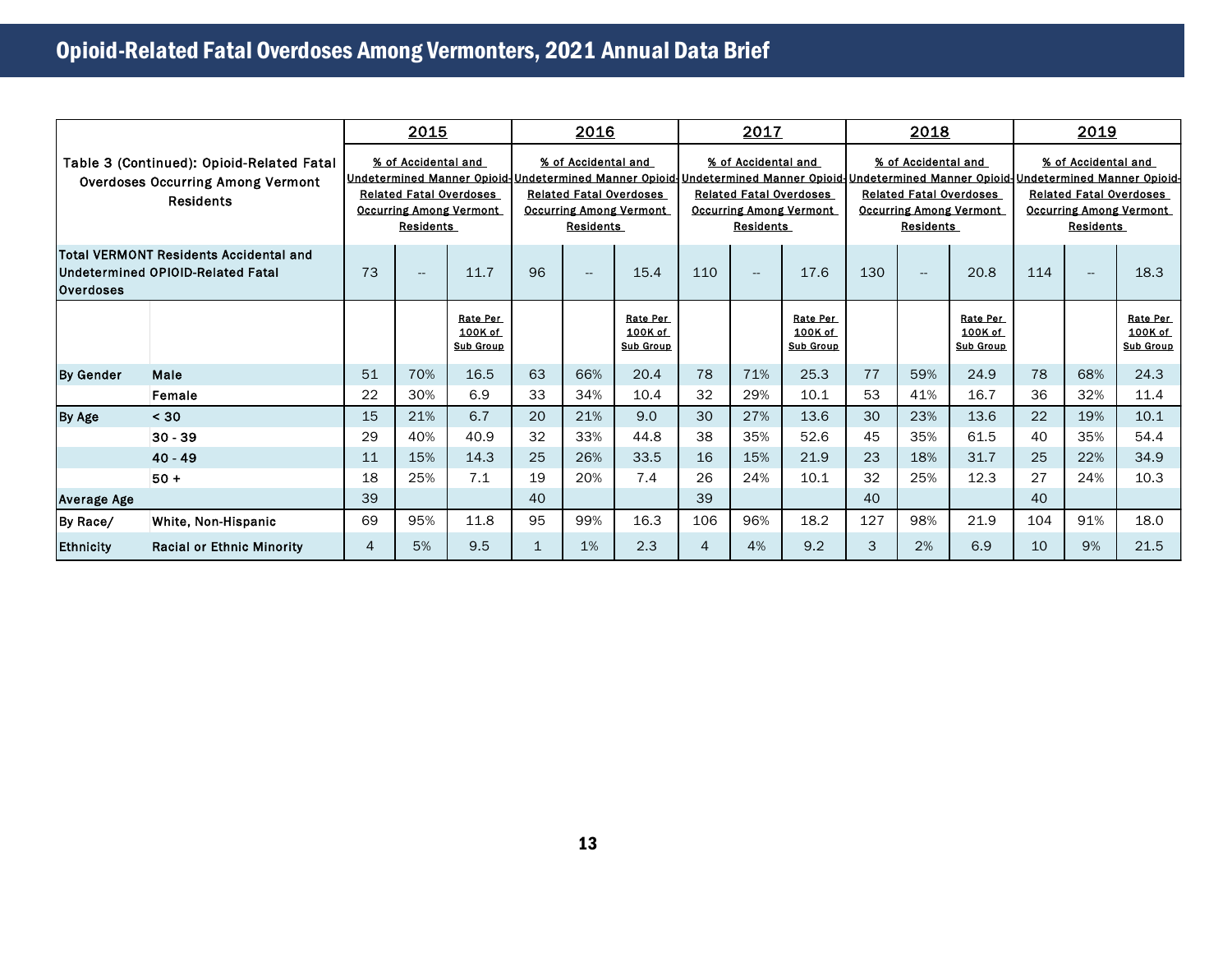|                                                                                                           |                                  |     | 2020                                                                                                        |                                         |                                                                                                             | 2021                     |                                         |                                                                                                             | 2022 |                                         |                                                                                                                                                                                                                                                               | 2023                     |                                         |                                                                                                             | 2024 |                                         |  |  |
|-----------------------------------------------------------------------------------------------------------|----------------------------------|-----|-------------------------------------------------------------------------------------------------------------|-----------------------------------------|-------------------------------------------------------------------------------------------------------------|--------------------------|-----------------------------------------|-------------------------------------------------------------------------------------------------------------|------|-----------------------------------------|---------------------------------------------------------------------------------------------------------------------------------------------------------------------------------------------------------------------------------------------------------------|--------------------------|-----------------------------------------|-------------------------------------------------------------------------------------------------------------|------|-----------------------------------------|--|--|
| Table 3 (Continued): Opioid-Related Fatal<br><b>Overdoses Occurring Among Vermont</b><br><b>Residents</b> |                                  |     | % of Accidental and<br><b>Related Fatal Overdoses</b><br><b>Occurring Among Vermont</b><br><b>Residents</b> |                                         | % of Accidental and<br><b>Related Fatal Overdoses</b><br><b>Occurring Among Vermont</b><br><b>Residents</b> |                          |                                         | % of Accidental and<br><b>Related Fatal Overdoses</b><br><b>Occurring Among Vermont</b><br><b>Residents</b> |      |                                         | % of Accidental and<br><u>Undetermined Manner Opioid-Undetermined Manner Opioid-Undetermined Manner Opioid-Undetermined Manner Opioid-Undetermined Manner Opioid-</u><br><b>Related Fatal Overdoses</b><br><b>Occurring Among Vermont</b><br><b>Residents</b> |                          |                                         | % of Accidental and<br><b>Related Fatal Overdoses</b><br><b>Occurring Among Vermont</b><br><b>Residents</b> |      |                                         |  |  |
| Total VERMONT Residents Accidental and<br>Undetermined OPIOID-Related Fatal<br><b>Overdoses</b>           |                                  | 158 | $\overline{\phantom{a}}$                                                                                    | 25.3                                    | 210                                                                                                         | $\overline{\phantom{a}}$ | 33.7                                    |                                                                                                             | -    |                                         |                                                                                                                                                                                                                                                               | $\overline{\phantom{a}}$ |                                         |                                                                                                             | $-$  |                                         |  |  |
|                                                                                                           |                                  |     |                                                                                                             | Rate Per<br>100K of<br><b>Sub Group</b> |                                                                                                             |                          | Rate Per<br>100K of<br><b>Sub Group</b> |                                                                                                             |      | Rate Per<br>100K of<br><b>Sub Group</b> |                                                                                                                                                                                                                                                               |                          | Rate Per<br>100K of<br><b>Sub Group</b> |                                                                                                             |      | Rate Per<br>100K of<br><b>Sub Group</b> |  |  |
| <b>By Gender</b>                                                                                          | Male                             | 109 | 69%                                                                                                         | 35.4                                    | 145                                                                                                         | 69%                      | 47.0                                    |                                                                                                             |      |                                         |                                                                                                                                                                                                                                                               |                          |                                         |                                                                                                             |      |                                         |  |  |
|                                                                                                           | Female                           | 49  | 31%                                                                                                         | 15.5                                    | 65                                                                                                          | 31%                      | 20.6                                    |                                                                                                             |      |                                         |                                                                                                                                                                                                                                                               |                          |                                         |                                                                                                             |      |                                         |  |  |
| By Age                                                                                                    | < 30                             | 27  | 17%                                                                                                         | 12.4                                    | 39                                                                                                          | 19%                      | 17.9                                    |                                                                                                             |      |                                         |                                                                                                                                                                                                                                                               |                          |                                         |                                                                                                             |      |                                         |  |  |
|                                                                                                           | $30 - 39$                        | 47  | 30%                                                                                                         | 64.0                                    | 60                                                                                                          | 29%                      | 81.7                                    |                                                                                                             |      |                                         |                                                                                                                                                                                                                                                               |                          |                                         |                                                                                                             |      |                                         |  |  |
|                                                                                                           | $40 - 49$                        | 40  | 25%                                                                                                         | 55.9                                    | 58                                                                                                          | 28%                      | 81.0                                    |                                                                                                             |      |                                         |                                                                                                                                                                                                                                                               |                          |                                         |                                                                                                             |      |                                         |  |  |
|                                                                                                           | $50+$                            | 44  | 28%                                                                                                         | 16.8                                    | 53                                                                                                          | 25%                      | 20.3                                    |                                                                                                             |      |                                         |                                                                                                                                                                                                                                                               |                          |                                         |                                                                                                             |      |                                         |  |  |
| <b>Average Age</b>                                                                                        |                                  | 41  |                                                                                                             |                                         | 41                                                                                                          |                          |                                         |                                                                                                             |      |                                         |                                                                                                                                                                                                                                                               |                          |                                         |                                                                                                             |      |                                         |  |  |
| By Race/                                                                                                  | White, Non-Hispanic              | 154 | 97%                                                                                                         | 26.7                                    | 197                                                                                                         | 94%                      | 34.1                                    |                                                                                                             |      |                                         |                                                                                                                                                                                                                                                               |                          |                                         |                                                                                                             |      |                                         |  |  |
| <b>Ethnicity</b>                                                                                          | <b>Racial or Ethnic Minority</b> | 4   | 3%                                                                                                          | 8.6                                     | 13                                                                                                          | 6%                       | 28.0                                    |                                                                                                             |      |                                         |                                                                                                                                                                                                                                                               |                          |                                         |                                                                                                             |      |                                         |  |  |
|                                                                                                           |                                  |     |                                                                                                             |                                         |                                                                                                             |                          |                                         |                                                                                                             |      |                                         |                                                                                                                                                                                                                                                               |                          |                                         |                                                                                                             |      |                                         |  |  |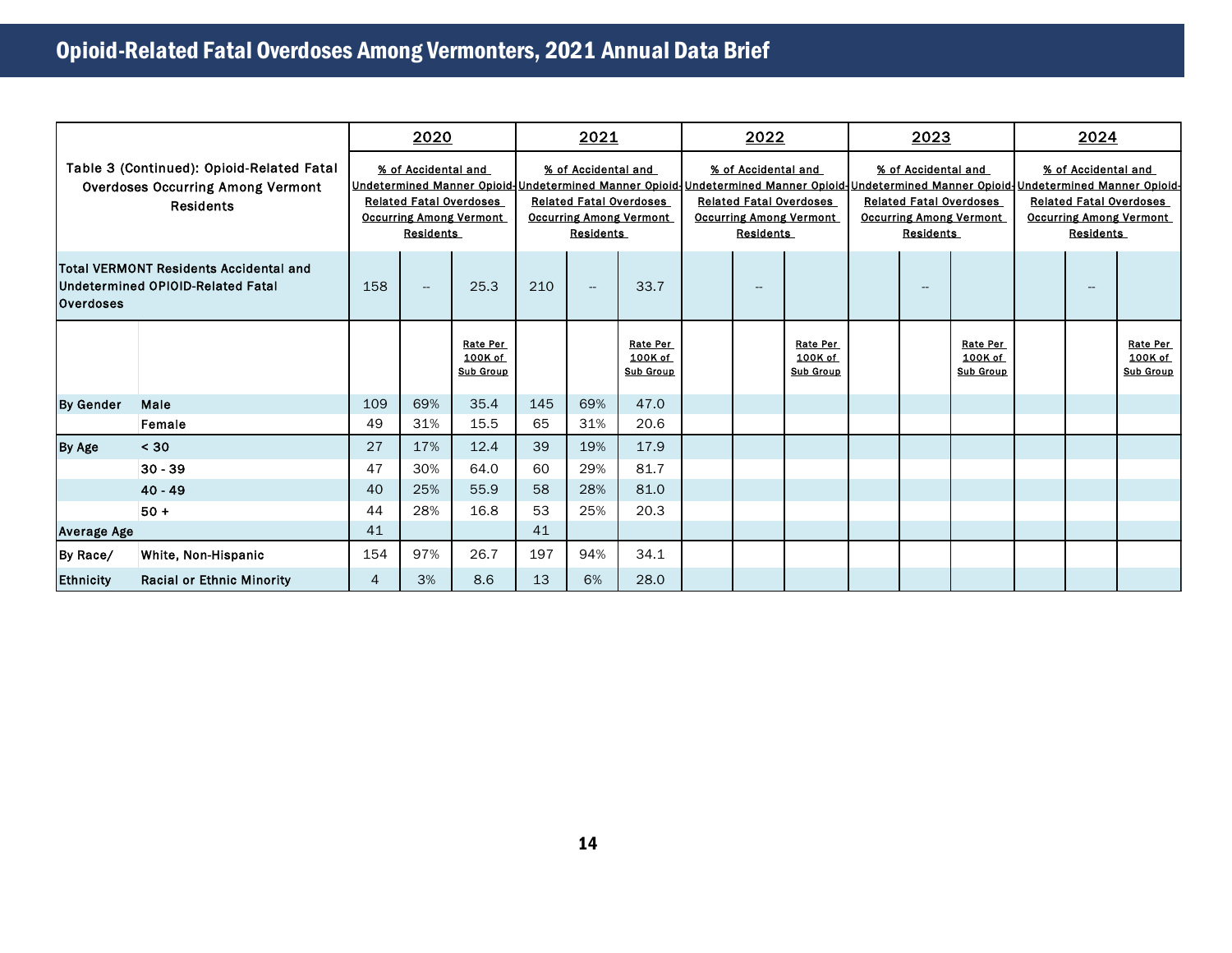|                                                                                                                                                | 2010                                                                                                |          | 2011                       |                                                                                                     |          |                            | 2012                             |                                                                                  | 2013                       |                                |                                                                                                            | 2014                             |                   |                                                                                                     |                            |
|------------------------------------------------------------------------------------------------------------------------------------------------|-----------------------------------------------------------------------------------------------------|----------|----------------------------|-----------------------------------------------------------------------------------------------------|----------|----------------------------|----------------------------------|----------------------------------------------------------------------------------|----------------------------|--------------------------------|------------------------------------------------------------------------------------------------------------|----------------------------------|-------------------|-----------------------------------------------------------------------------------------------------|----------------------------|
| <b>Table 4: Opioid-Related Fatal</b><br>Overdoses by County of Residence and<br>County of Death (Vermont and Non-<br><b>Vermont Residents)</b> | # and % of All<br><b>Accidental and</b><br>Undetermined<br>Opioid-Related<br><b>Fatal Overdoses</b> |          | Rate per 100k<br>in County | # and % of All<br><b>Accidental and</b><br>Undetermined<br>Opioid-Related<br><b>Fatal Overdoses</b> |          | Rate per 100k<br>in County | <b>Fatal Overdoses</b>           | # and % of All<br><b>Accidental and</b><br>Undetermined<br><b>Opioid-Related</b> | Rate per 100k<br>in County |                                | # and % of All<br><b>Accidental and</b><br>Undetermined<br><b>Opioid-Related</b><br><b>Fatal Overdoses</b> | Rate<br>per<br>100k in<br>County |                   | # and % of All<br><b>Accidental and</b><br>Undetermined<br>Opioid-Related<br><b>Fatal Overdoses</b> | Rate per 100k<br>in County |
| By County of Residence*                                                                                                                        |                                                                                                     |          |                            |                                                                                                     |          |                            |                                  |                                                                                  |                            |                                |                                                                                                            |                                  |                   |                                                                                                     |                            |
| Addison                                                                                                                                        | 3                                                                                                   | 7%       | 8.1                        | $\overline{2}$                                                                                      | 3%       | 5.4                        | 1                                | 2%                                                                               | 2.7                        | 5                              | 7%                                                                                                         | 13.6                             | 3                 | 5%                                                                                                  | 8.1                        |
| Bennington                                                                                                                                     | $\overline{2}$                                                                                      | 5%       | 5.4                        | $\mathbf{1}$                                                                                        | 2%       | 2.7                        | 3                                | 6%                                                                               | 8.2                        | $\overline{4}$                 | 6%                                                                                                         | 10.9                             | 5                 | 8%                                                                                                  | 13.7                       |
| Caledonia                                                                                                                                      | $\overline{2}$                                                                                      | 5%       | 6.4                        | $\Omega$                                                                                            | 0%       | 0.0                        | $\Omega$                         | 0%                                                                               | 0.0                        | $\mathbf{1}$                   | 1%                                                                                                         | 3.2                              | 5                 | 8%                                                                                                  | 16.1                       |
| Chittenden                                                                                                                                     | 11                                                                                                  | 26%      | 7.0                        | 15                                                                                                  | 25%      | 9.5                        | 15                               | 29%                                                                              | 9.5                        | 17                             | 24%                                                                                                        | 10.7                             | 13                | 20%                                                                                                 | 8.1                        |
| <b>Essex</b>                                                                                                                                   | $\Omega$                                                                                            | 0%       | 0.0                        | $\mathbf{1}$                                                                                        | 2%       | 15.9                       | $\overline{2}$                   | 4%                                                                               | 32.1                       | $\mathbf{1}$                   | 1%                                                                                                         | 16.1                             | $\mathbf{1}$      | 2%                                                                                                  | 16.3                       |
| <b>Franklin</b>                                                                                                                                | $\overline{2}$                                                                                      | 5%       | 4.2                        | $\overline{4}$                                                                                      | 7%       | 8.3                        | 3                                | 6%                                                                               | 6.2                        | $\overline{7}$                 | 10%                                                                                                        | 14.5                             | 6                 | 9%                                                                                                  | 12.3                       |
| <b>Grand Isle</b>                                                                                                                              | $\Omega$                                                                                            | 0%       | 0.0                        | $\circ$                                                                                             | 0%       | 0.0                        | $\mathbf{1}$                     | 2%                                                                               | 14.3                       | $\mathsf{O}$                   | 0%                                                                                                         | 0.0                              | $\mathbf{1}$      | 2%                                                                                                  | 14.3                       |
| Lamoille                                                                                                                                       | $\mathbf{O}$                                                                                        | 0%       | 0.0                        | 3                                                                                                   | 5%       | 12.1                       | $\overline{2}$                   | 4%                                                                               | 8.0                        | 3                              | 4%                                                                                                         | 12.0                             | 3                 | 5%                                                                                                  | 12.0                       |
| Orange                                                                                                                                         | $\overline{2}$                                                                                      | 5%       | 6.9                        | 3                                                                                                   | 5%       | 10.3                       | $\mathbf{1}$                     | 2%                                                                               | 3.5                        | 4                              | 6%                                                                                                         | 13.8                             | $\mathbf{1}$      | 2%                                                                                                  | 3.5                        |
| Orleans                                                                                                                                        | $\Omega$                                                                                            | 0%       | 0.0                        | $\mathbf{1}$                                                                                        | 2%       | 3.7                        | 5                                | 10%                                                                              | 18.4                       | $\overline{4}$                 | 6%                                                                                                         | 14.7                             | 3                 | 5%                                                                                                  | 11.1                       |
| Rutland                                                                                                                                        | $\overline{4}$                                                                                      | 10%      | 6.5                        | 9                                                                                                   | 15%      | 14.7                       | $\overline{2}$                   | 4%                                                                               | 3.3                        | 11                             | 15%                                                                                                        | 18.1                             | $\overline{7}$    | 11%                                                                                                 | 11.6                       |
| Washington                                                                                                                                     | $\overline{2}$                                                                                      | 5%       | 3.4                        | 5                                                                                                   | 8%       | 8.4                        | 6                                | 12%                                                                              | 10.1                       | $\overline{7}$                 | 10%                                                                                                        | 11.8                             | $\mathbf{1}$      | 2%                                                                                                  | 1.7                        |
| Windham                                                                                                                                        | $\overline{A}$                                                                                      | 10%      | 9.0                        | $\overline{7}$                                                                                      | 12%      | 15.8                       | 4                                | 8%                                                                               | 9.1                        | $\overline{2}$                 | 3%                                                                                                         | 4.6                              | 8                 | 12%                                                                                                 | 18.3                       |
| Windsor                                                                                                                                        | 5                                                                                                   | 12%      | 8.8                        | 5                                                                                                   | 8%       | 8.8                        | 5                                | 10%                                                                              | 8.9                        | 3                              | 4%                                                                                                         | 5.4                              | 6                 | 9%                                                                                                  | 10.7                       |
| Non-VT Residents who Died in<br>VT (Rate Per 100K)<br>Vermonters)                                                                              | 5                                                                                                   | 12%      | 0.8                        | 3                                                                                                   | 5%       | 0.5                        | $\mathbf{1}$                     | 2%                                                                               | 0.2                        | $\overline{2}$                 | 3%                                                                                                         | 0.3                              | $\overline{2}$    | 3%                                                                                                  | 0.3                        |
| By County of Death                                                                                                                             |                                                                                                     |          |                            |                                                                                                     |          |                            |                                  |                                                                                  |                            |                                |                                                                                                            |                                  |                   |                                                                                                     |                            |
| Addison                                                                                                                                        | 3                                                                                                   | 7%       | 8.1                        | $\mathbf{1}$                                                                                        | 2%       | 2.7                        | $\Omega$                         | 0%                                                                               | 0.0                        | 4                              | 6%                                                                                                         | 10.9                             | $\overline{2}$    | 3%                                                                                                  | 5.4                        |
| Bennington                                                                                                                                     | $\overline{2}$                                                                                      | 5%       | 5.4                        | $\overline{4}$                                                                                      | 7%       | 10.8                       | 3                                | 6%                                                                               | 8.2                        | $\overline{4}$                 | 6%                                                                                                         | 10.9                             | $\overline{4}$    | 6%                                                                                                  | 31.0                       |
| Caledonia                                                                                                                                      | $\mathbf 1$                                                                                         | 2%       | 3.2                        | $\Omega$                                                                                            | 0%       | 0.0                        | $\mathsf{O}$                     | 0%                                                                               | 0.0                        | $\mathbf{1}$                   | 1%                                                                                                         | 3.2                              | 5                 | 8%                                                                                                  | 36.7                       |
| Chittenden                                                                                                                                     | 13<br>$\Omega$                                                                                      | 31%      | 8.3                        | 16                                                                                                  | 27%      | 10.2                       | 16                               | 31%                                                                              | 10.1                       | 18                             | 25%                                                                                                        | 11.3                             | 19                | 29%                                                                                                 | 10.4                       |
| <b>Essex</b><br>Franklin                                                                                                                       | $\overline{2}$                                                                                      | 0%<br>5% | 0.0<br>4.2                 | $\mathbf{1}$<br>3                                                                                   | 2%<br>5% | 15.9<br>6.2                | $\overline{2}$<br>$\overline{4}$ | 4%<br>8%                                                                         | 32.1<br>8.3                | $\mathbf{1}$<br>$\overline{7}$ | 1%<br>10%                                                                                                  | 16.1<br>14.5                     | $\mathsf{O}$<br>5 | 0%<br>8%                                                                                            | 32.5<br>10.1               |
| <b>Grand Isle</b>                                                                                                                              | $\Omega$                                                                                            | O%       | 0.0                        | $\Omega$                                                                                            | 0%       | 0.0                        | $\Omega$                         | 0%                                                                               | 0.0                        | $\mathsf{O}$                   | 0%                                                                                                         | 0.0                              | $\Omega$          | O%                                                                                                  | 0.0                        |
| Lamoille                                                                                                                                       | $\mathbf{1}$                                                                                        | 2%       | 4.1                        | 3                                                                                                   | 5%       | 12.1                       | $\overline{2}$                   | 4%                                                                               | 8.0                        | 3                              | 4%                                                                                                         | 12.0                             | $\overline{2}$    | 3%                                                                                                  | 15.8                       |
| Orange                                                                                                                                         | $\mathbf{1}$                                                                                        | 2%       | 3.5                        | 5                                                                                                   | 8%       | 17.2                       | $\mathbf{1}$                     | 2%                                                                               | 3.5                        | 3                              | 4%                                                                                                         | 10.4                             | $\mathbf{1}$      | 2%                                                                                                  | 0.0                        |
| Orleans                                                                                                                                        | $\mathbf 0$                                                                                         | 0%       | 0.0                        | $\mathbf{1}$                                                                                        | 2%       | 3.7                        | $\overline{4}$                   | 8%                                                                               | 14.8                       | $\overline{4}$                 | 6%                                                                                                         | 14.7                             | $\overline{2}$    | 3%                                                                                                  | 18.5                       |
| Rutland                                                                                                                                        | 6                                                                                                   | 14%      | 9.7                        | 9                                                                                                   | 15%      | 14.7                       | $\overline{2}$                   | 4%                                                                               | 3.3                        | 11                             | 15%                                                                                                        | 18.1                             | $\overline{7}$    | 11%                                                                                                 | 20.6                       |
| Washington                                                                                                                                     | $\overline{2}$                                                                                      | 5%       | 3.4                        | 5                                                                                                   | 8%       | 8.4                        | 6                                | 12%                                                                              | 10.1                       | $\overline{7}$                 | 10%                                                                                                        | 11.8                             | $\mathbf{1}$      | 2%                                                                                                  | 18.8                       |
| Windham                                                                                                                                        | 3                                                                                                   | 7%       | 6.7                        | 6                                                                                                   | 10%      | 13.6                       | 4                                | 8%                                                                               | 9.1                        | 3                              | 4%                                                                                                         | 6.8                              | $\overline{7}$    | 11%                                                                                                 | 42.6                       |
| Windsor                                                                                                                                        | 5                                                                                                   | 12%      | 8.8                        | 5                                                                                                   | 8%       | 8.8                        | 5                                | 10%                                                                              | 8.9                        | 3                              | 4%                                                                                                         | 5.4                              | 6                 | 9%                                                                                                  | 23.6                       |
| Out of State (Rate Per 100k<br>Vermonters)                                                                                                     | 3                                                                                                   | 7%       | 0.5                        | $\Omega$                                                                                            | 0%       | 0.0                        | $\overline{2}$                   | 4%                                                                               | 0.3                        | $\overline{2}$                 | 3%                                                                                                         | 0.3                              | 4                 | 6%                                                                                                  | 0.6                        |

\*Some deaths are missing county of residence. These are included in overall totals but not included in the table above .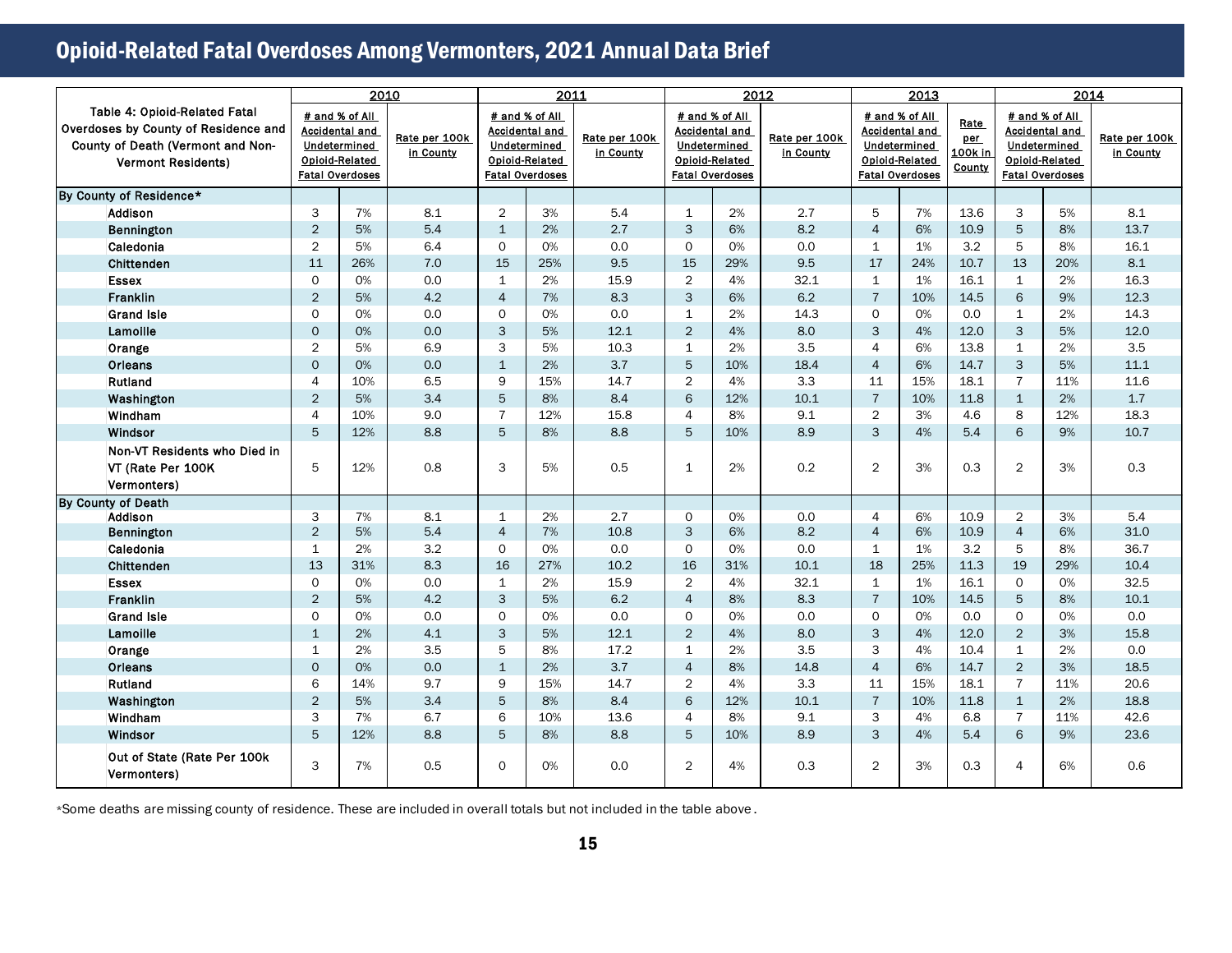|                                                                                                                                                     |                                                          | 2015                                    |                            |                | 2016                                                                                                       |                            |                | 2017                                                                                                       |                            |                | 2018                                                                                                       |                                  |                | 2019                                                                                                |                            |
|-----------------------------------------------------------------------------------------------------------------------------------------------------|----------------------------------------------------------|-----------------------------------------|----------------------------|----------------|------------------------------------------------------------------------------------------------------------|----------------------------|----------------|------------------------------------------------------------------------------------------------------------|----------------------------|----------------|------------------------------------------------------------------------------------------------------------|----------------------------------|----------------|-----------------------------------------------------------------------------------------------------|----------------------------|
| Table 4 (Continued): Opioid-Related Fatal<br>Overdoses by County of Residence and<br><b>County of Death (Vermont and Non-Vermont)</b><br>Residents) | Undetermined<br>Opioid-Related<br><b>Fatal Overdoses</b> | # and % of All<br><b>Accidental and</b> | Rate per 100k<br>in County |                | # and % of All<br><b>Accidental and</b><br>Undetermined<br><b>Opioid-Related</b><br><b>Fatal Overdoses</b> | Rate per 100k<br>in County |                | # and % of All<br><b>Accidental and</b><br><b>Undetermined</b><br>Opioid-Related<br><b>Fatal Overdoses</b> | Rate per 100k<br>in County |                | # and % of All<br><b>Accidental and</b><br><b>Undetermined</b><br>Opioid-Related<br><b>Fatal Overdoses</b> | Rate<br>per<br>100k in<br>County |                | # and % of All<br><b>Accidental and</b><br>Undetermined<br>Opioid-Related<br><b>Fatal Overdoses</b> | Rate per 100k<br>in County |
| By County of Residence*                                                                                                                             |                                                          |                                         |                            |                |                                                                                                            |                            |                |                                                                                                            |                            |                |                                                                                                            |                                  |                |                                                                                                     |                            |
| <b>Addison</b>                                                                                                                                      | $\mathbf{1}$                                             | 1%                                      | 2.7                        | $\overline{4}$ | 4%                                                                                                         | 10.8                       | $\overline{2}$ | 2%                                                                                                         | 5.4                        | $\overline{2}$ | 1%                                                                                                         | 5.4                              | $\overline{2}$ | 2%                                                                                                  | 5.4                        |
| Bennington                                                                                                                                          | $\overline{2}$                                           | 3%                                      | 5.5                        | 6              | 6%                                                                                                         | 16.6                       | $\overline{4}$ | 3%                                                                                                         | 11.2                       | 13             | 10%                                                                                                        | 36.5                             | 11             | 10%                                                                                                 | 30.9                       |
| Caledonia                                                                                                                                           | $\mathbf{1}$                                             | 1%                                      | 3.2                        | $\overline{4}$ | 4%                                                                                                         | 13.2                       | 5              | 4%                                                                                                         | 16.6                       | $\overline{7}$ | 5%                                                                                                         | 23.1                             | 11             | 10%                                                                                                 | 33.0                       |
| Chittenden                                                                                                                                          | 17                                                       | 22%                                     | 10.5                       | 21             | 19%                                                                                                        | 13.0                       | 29             | 25%                                                                                                        | 17.9                       | 14             | 10%                                                                                                        | 8.5                              | 17             | 15%                                                                                                 | 10.3                       |
| <b>Essex</b>                                                                                                                                        | 3                                                        | 4%                                      | 48.7                       | $\Omega$       | 0%                                                                                                         | 0.0                        | $\Omega$       | 0%                                                                                                         | 0.0                        | $\mathsf{O}$   | O%                                                                                                         | 0.0                              | $\overline{2}$ | 2%                                                                                                  | 32.0                       |
| Franklin                                                                                                                                            | 10                                                       | 13%                                     | 20.5                       | $\overline{7}$ | 6%                                                                                                         | 14.3                       | 9              | 8%                                                                                                         | 18.4                       | 12             | 9%                                                                                                         | 24.3                             | 5              | 4%                                                                                                  | 10.1                       |
| <b>Grand Isle</b>                                                                                                                                   | $\overline{2}$                                           | 3%                                      | 29.2                       | $\overline{2}$ | 2%                                                                                                         | 28.9                       | $\mathbf{1}$   | 1%                                                                                                         | 14.3                       | $\mathsf{O}$   | 0%                                                                                                         | 0.0                              | $\Omega$       | 0%                                                                                                  | 0.0                        |
| Lamoille                                                                                                                                            | $\mathbf 0$                                              | 0%                                      | 0.0                        | 3              | 3%                                                                                                         | 11.8                       | 3              | 3%                                                                                                         | 11.8                       | $\overline{4}$ | 3%                                                                                                         | 15.8                             | $\overline{4}$ | 3%                                                                                                  | 15.8                       |
| Orange                                                                                                                                              | 3                                                        | 4%                                      | 10.4                       | $\overline{4}$ | 4%                                                                                                         | 13.8                       | 5              | 4%                                                                                                         | 17.3                       | 3              | 2%                                                                                                         | 10.3                             | $\Omega$       | 0%                                                                                                  | 0.0                        |
| Orleans                                                                                                                                             | 6                                                        | 8%                                      | 22.1                       | 6              | 6%                                                                                                         | 22.3                       | $\overline{4}$ | 3%                                                                                                         | 14.9                       | 3              | 2%                                                                                                         | 11.1                             | 5              | 4%                                                                                                  | 18.6                       |
| Rutland                                                                                                                                             | 10                                                       | 13%                                     | 16.7                       | 13             | 12%                                                                                                        | 21.9                       | 11             | 9%                                                                                                         | 18.6                       | 19             | 14%                                                                                                        | 32.4                             | 12             | 10%                                                                                                 | 18.7                       |
| Washington                                                                                                                                          | $\overline{4}$                                           | 5%                                      | 6.8                        | 8              | 7%                                                                                                         | 13.7                       | 13             | 11%                                                                                                        | 22.3                       | 12             | 9%                                                                                                         | 20.6                             | 11             | 10%                                                                                                 | 18.9                       |
| Windham                                                                                                                                             | $\overline{2}$                                           | 3%                                      | 4.6                        | 3              | 3%                                                                                                         | 7.0                        | 13             | 11%                                                                                                        | 30.3                       | 25             | 18%                                                                                                        | 58.5                             | 18             | 16%                                                                                                 | 39.8                       |
| Windsor                                                                                                                                             | 12                                                       | 15%                                     | 21.5                       | 14             | 13%                                                                                                        | 25.2                       | $11\,$         | 9%                                                                                                         | 20.0                       | 16             | 12%                                                                                                        | 28.9                             | 13             | 11%                                                                                                 | 23.5                       |
| Non-VT Residents who Died in<br>VT (Rate Per 100K<br>Vermonters)                                                                                    | 6                                                        | 8%                                      | 1.0                        | 13             | 12%                                                                                                        | 2.1                        | 6              | 5%                                                                                                         | 1.0                        | 6              | 4%                                                                                                         | 1.0                              | $\overline{4}$ | 3%                                                                                                  | 0.6                        |
| By County of Death                                                                                                                                  |                                                          |                                         |                            |                |                                                                                                            |                            |                |                                                                                                            |                            |                |                                                                                                            |                                  |                |                                                                                                     |                            |
| Addison                                                                                                                                             | $\Omega$                                                 | 0%                                      | 0.0                        | 6              | 6%                                                                                                         | 16.2                       | $\mathbf{1}$   | 1%                                                                                                         | 2.7                        | $\mathbf{1}$   | 1%                                                                                                         | 2.7                              | 2              | 2%                                                                                                  | 5.4                        |
| Bennington                                                                                                                                          | $\mathbf{1}$                                             | 1%                                      | 2.8                        | 6              | 6%                                                                                                         | 16.6                       | 3              | 3%                                                                                                         | 8.4                        | 10             | 7%                                                                                                         | 28.1                             | 12             | 10%                                                                                                 | 33.8                       |
| Caledonia                                                                                                                                           | $\overline{2}$                                           | 3%                                      | 6.5                        | 5              | 5%                                                                                                         | 16.5                       | 5              | 4%                                                                                                         | 16.6                       | 4              | 3%                                                                                                         | 13.2                             | 9              | 8%                                                                                                  | 30.0                       |
| Chittenden                                                                                                                                          | 20                                                       | 25%                                     | 12.4                       | 24             | 22%                                                                                                        | 14.9                       | 35             | 30%                                                                                                        | 21.6                       | 18             | 13%                                                                                                        | 10.9                             | 19             | 17%                                                                                                 | 11.6                       |
| <b>Essex</b>                                                                                                                                        | $\mathbf{1}$                                             | 1%                                      | 16.2                       | $\mathbf{1}$   | 1%                                                                                                         | 16.2                       | $\Omega$       | 0%                                                                                                         | 0.0                        | $\mathsf{O}$   | 0%                                                                                                         | 0.0                              | $\mathbf{1}$   | 1%                                                                                                  | 16.2                       |
| <b>Franklin</b>                                                                                                                                     | $\overline{7}$                                           | 9%                                      | 14.3                       | $\overline{7}$ | 6%                                                                                                         | 14.3                       | $\overline{7}$ | 6%                                                                                                         | 14.3                       | $\overline{7}$ | 5%                                                                                                         | 14.2                             | 3              | 3%                                                                                                  | 6.1                        |
| <b>Grand Isle</b>                                                                                                                                   | $\mathbf{1}$                                             | 1%                                      | 14.6                       | $\mathbf{1}$   | 1%                                                                                                         | 14.5                       | $\mathbf{1}$   | 1%                                                                                                         | 14.3                       | $\mathsf{O}$   | 0%                                                                                                         | 0.0                              | $\mathbf{1}$   | 1%                                                                                                  | 13.8                       |
| Lamoille                                                                                                                                            | $\mathbf{1}$                                             | 1%                                      | 4.0                        | 3              | 3%                                                                                                         | 11.8                       | 3              | 3%                                                                                                         | 11.8                       | 2              | 1%                                                                                                         | 7.9                              | 5              | 4%                                                                                                  | 19.7                       |
| Orange                                                                                                                                              | 3                                                        | 4%                                      | 10.4                       | $\overline{4}$ | 4%                                                                                                         | 13.8                       | 4              | 3%                                                                                                         | 13.8                       | $\overline{2}$ | 1%                                                                                                         | 6.9                              | $\mathsf{O}$   | 0%                                                                                                  | 0.0                        |
| Orleans                                                                                                                                             | 6                                                        | 8%                                      | 22.1                       | 6              | 6%                                                                                                         | 22.3                       | $\overline{2}$ | 2%                                                                                                         | 7.5                        | 2              | 1%                                                                                                         | 7.4                              | 5              | 4%                                                                                                  | 18.5                       |
| Rutland                                                                                                                                             | 14                                                       | 18%                                     | 23.4                       | 11             | 10%                                                                                                        | 18.5                       | 10             | 9%                                                                                                         | 16.9                       | 16             | 12%                                                                                                        | 27.3                             | 13             | 11%                                                                                                 | 22.3                       |
| Washington                                                                                                                                          | $\overline{4}$                                           | 5%                                      | 6.8                        | 8              | 7%                                                                                                         | 13.7                       | 10             | 9%                                                                                                         | 17.2                       | 13             | 10%                                                                                                        | 22.4                             | 9              | 8%                                                                                                  | 15.4                       |
| Windham                                                                                                                                             | $\overline{2}$                                           | 3%                                      | 4.6                        | 6              | 6%                                                                                                         | 13.9                       | 14             | 12%                                                                                                        | 32.7                       | 24             | 18%                                                                                                        | 56.1                             | 15             | 13%                                                                                                 | 35.1                       |
| Windsor                                                                                                                                             | 12                                                       | 15%                                     | 21.5                       | 18             | 17%                                                                                                        | 32.4                       | 12             | 10%                                                                                                        | 21.8                       | 18             | 13%                                                                                                        | 32.6                             | 8              | 7%                                                                                                  | 14.5                       |
| Out of State (Rate Per 100k<br>Vermonters)                                                                                                          | 5                                                        | 6%                                      | 0.8                        | 3              | 3%                                                                                                         | 0.5                        | 9              | 8%                                                                                                         | 1.4                        | 19             | 14%                                                                                                        | 3.0                              | 16             | 14%                                                                                                 | 2.6                        |

\*Some deaths are missing county of residence. These are included in overall totals but not included in the table above.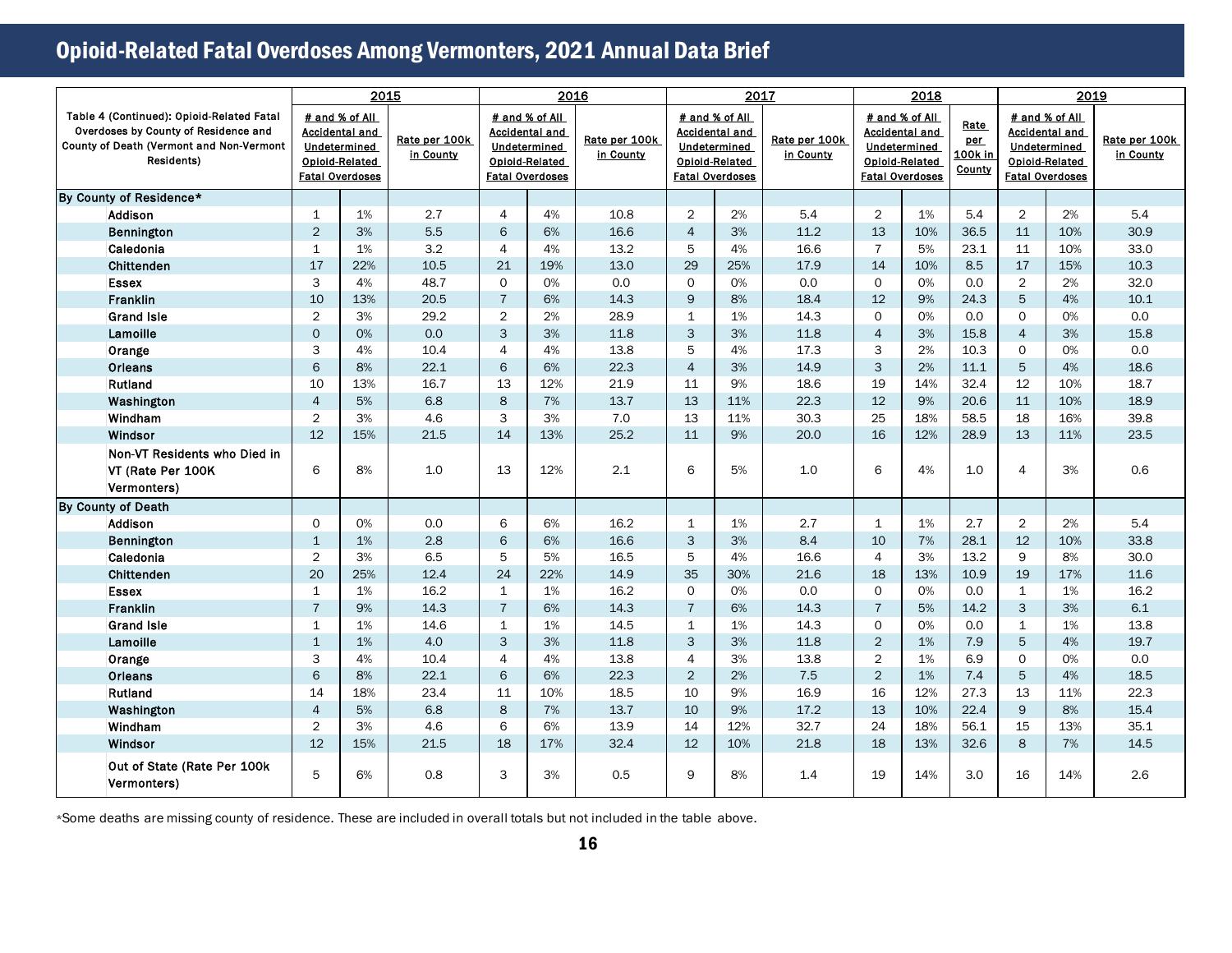|                                                                                                                                                     |                | 2020                                                                                                |                            |                | 2021                                                                                                |                            |                        | 2022                                                                      |                            | 2023 |                                                                                                     |                            | 2024                                   |                                                           |                            |
|-----------------------------------------------------------------------------------------------------------------------------------------------------|----------------|-----------------------------------------------------------------------------------------------------|----------------------------|----------------|-----------------------------------------------------------------------------------------------------|----------------------------|------------------------|---------------------------------------------------------------------------|----------------------------|------|-----------------------------------------------------------------------------------------------------|----------------------------|----------------------------------------|-----------------------------------------------------------|----------------------------|
| Table 4 (Continued): Opioid-Related<br>Fatal Overdoses by County of Residence<br>and County of Death (Vermont and Non-<br><b>Vermont Residents)</b> |                | # and % of All<br><b>Accidental and</b><br>Undetermined<br>Opioid-Related<br><b>Fatal Overdoses</b> | Rate per 100k<br>in County |                | # and % of All<br><b>Accidental and</b><br>Undetermined<br>Opioid-Related<br><b>Fatal Overdoses</b> | Rate per 100k<br>in County | <b>Fatal Overdoses</b> | # and % of All<br><b>Accidental and</b><br>Undetermined<br>Opioid-Related | Rate per 100k<br>in County |      | # and % of All<br><b>Accidental and</b><br>Undetermined<br>Opioid-Related<br><b>Fatal Overdoses</b> | Rate per 100k<br>in County | Undetermined<br><b>Fatal Overdoses</b> | # and % of All<br><b>Accidental and</b><br>Opioid-Related | Rate per 100k<br>in County |
| By County of Residence*                                                                                                                             |                |                                                                                                     |                            |                |                                                                                                     |                            |                        |                                                                           |                            |      |                                                                                                     |                            |                                        |                                                           |                            |
| Addison                                                                                                                                             | 3              | 2%                                                                                                  | 8.2                        | 5              | 2%                                                                                                  | 13.6                       |                        |                                                                           |                            |      |                                                                                                     |                            |                                        |                                                           |                            |
| Bennington                                                                                                                                          | $\mathsf{9}$   | 5%                                                                                                  | 25.4                       | 16             | 7%                                                                                                  | 45.1                       |                        |                                                                           |                            |      |                                                                                                     |                            |                                        |                                                           |                            |
| Caledonia                                                                                                                                           | 12             | 7%                                                                                                  | 40.0                       | 10             | 4%                                                                                                  | 33.3                       |                        |                                                                           |                            |      |                                                                                                     |                            |                                        |                                                           |                            |
| Chittenden                                                                                                                                          | 26             | 16%                                                                                                 | 15.9                       | 38             | 17%                                                                                                 | 23.2                       |                        |                                                                           |                            |      |                                                                                                     |                            |                                        |                                                           |                            |
| <b>Essex</b>                                                                                                                                        | $\mathbf 0$    | 0%                                                                                                  | 0.0                        | $\mathsf{O}$   | 0%                                                                                                  | 0.0                        |                        |                                                                           |                            |      |                                                                                                     |                            |                                        |                                                           |                            |
| Franklin                                                                                                                                            | 5              | 3%                                                                                                  | 10.1                       | 14             | 6%                                                                                                  | 28.3                       |                        |                                                                           |                            |      |                                                                                                     |                            |                                        |                                                           |                            |
| <b>Grand Isle</b>                                                                                                                                   | 3              | 2%                                                                                                  | 41.5                       | $\overline{2}$ | 1%                                                                                                  | 27.6                       |                        |                                                                           |                            |      |                                                                                                     |                            |                                        |                                                           |                            |
| Lamoille                                                                                                                                            | $\sqrt{5}$     | 3%                                                                                                  | 19.7                       | 11             | 5%                                                                                                  | 43.4                       |                        |                                                                           |                            |      |                                                                                                     |                            |                                        |                                                           |                            |
| Orange                                                                                                                                              | $\overline{7}$ | 4%                                                                                                  | 24.2                       | 12             | 5%                                                                                                  | 41.5                       |                        |                                                                           |                            |      |                                                                                                     |                            |                                        |                                                           |                            |
| Orleans                                                                                                                                             | $\,$ 6         | 4%                                                                                                  | 22.2                       | 9              | 4%                                                                                                  | 33.3                       |                        |                                                                           |                            |      |                                                                                                     |                            |                                        |                                                           |                            |
| Rutland                                                                                                                                             | 20             | 12%                                                                                                 | 34.4                       | 28             | 13%                                                                                                 | 48.1                       |                        |                                                                           |                            |      |                                                                                                     |                            |                                        |                                                           |                            |
| Washington                                                                                                                                          | 21             | 13%                                                                                                 | 36.0                       | 23             | 10%                                                                                                 | 39.4                       |                        |                                                                           |                            |      |                                                                                                     |                            |                                        |                                                           |                            |
| Windham                                                                                                                                             | 12             | 7%                                                                                                  | 28.4                       | 20             | 9%                                                                                                  | 47.4                       |                        |                                                                           |                            |      |                                                                                                     |                            |                                        |                                                           |                            |
| Windsor                                                                                                                                             | 29             | 17%                                                                                                 | 52.7                       | 20             | 9%                                                                                                  | 36.3                       |                        |                                                                           |                            |      |                                                                                                     |                            |                                        |                                                           |                            |
| Non-VT Residents who Died<br>in VT (Rate Per 100K<br>Vermonters)                                                                                    | 9              | 5%                                                                                                  | 1.4                        | 14             | 6%                                                                                                  | 2.2                        |                        |                                                                           |                            |      |                                                                                                     |                            |                                        |                                                           |                            |
| By County of Death                                                                                                                                  |                |                                                                                                     |                            |                |                                                                                                     |                            |                        |                                                                           |                            |      |                                                                                                     |                            |                                        |                                                           |                            |
| Addison                                                                                                                                             | $\overline{2}$ | 1%                                                                                                  | 5.4                        | $\overline{2}$ | 1%                                                                                                  | 5.4                        |                        |                                                                           |                            |      |                                                                                                     |                            |                                        |                                                           |                            |
| Bennington                                                                                                                                          | $\overline{7}$ | 4%                                                                                                  | 19.7                       | 16             | 7%                                                                                                  | 45.1                       |                        |                                                                           |                            |      |                                                                                                     |                            |                                        |                                                           |                            |
| Caledonia                                                                                                                                           | 12             | 7%                                                                                                  | 40.0                       | 13             | 6%                                                                                                  | 43.3                       |                        |                                                                           |                            |      |                                                                                                     |                            |                                        |                                                           |                            |
| Chittenden                                                                                                                                          | 33             | 20%                                                                                                 | 20.1                       | 48             | 21%                                                                                                 | 29.3                       |                        |                                                                           |                            |      |                                                                                                     |                            |                                        |                                                           |                            |
| <b>Essex</b>                                                                                                                                        | $\mathbf 1$    | 1%                                                                                                  | 16.2                       | 0              | 0%                                                                                                  | 0.0                        |                        |                                                                           |                            |      |                                                                                                     |                            |                                        |                                                           |                            |
| Franklin                                                                                                                                            | 3              | 2%                                                                                                  | 6.1                        | 12             | 5%                                                                                                  | 24.3                       |                        |                                                                           |                            |      |                                                                                                     |                            |                                        |                                                           |                            |
| <b>Grand Isle</b>                                                                                                                                   | $\overline{2}$ | 1%                                                                                                  | 27.6                       | $\mathbf{1}$   | 0%                                                                                                  | 13.8                       |                        |                                                                           |                            |      |                                                                                                     |                            |                                        |                                                           |                            |
| Lamoille                                                                                                                                            | 5              | 3%                                                                                                  | 19.7                       | 9              | 4%                                                                                                  | 35.5                       |                        |                                                                           |                            |      |                                                                                                     |                            |                                        |                                                           |                            |
| Orange                                                                                                                                              | 8              | 5%                                                                                                  | 27.7                       | 9              | 4%                                                                                                  | 31.2                       |                        |                                                                           |                            |      |                                                                                                     |                            |                                        |                                                           |                            |
| Orleans                                                                                                                                             | $\overline{4}$ | 2%                                                                                                  | 14.8                       | $\overline{9}$ | 4%                                                                                                  | 33.3                       |                        |                                                                           |                            |      |                                                                                                     |                            |                                        |                                                           |                            |
| Rutland                                                                                                                                             | 20             | 12%                                                                                                 | 34.4                       | 29             | 13%                                                                                                 | 49.8                       |                        |                                                                           |                            |      |                                                                                                     |                            |                                        |                                                           |                            |
| Washington                                                                                                                                          | 17             | 10%                                                                                                 | 29.1                       | 23             | 10%                                                                                                 | 39.4                       |                        |                                                                           |                            |      |                                                                                                     |                            |                                        |                                                           |                            |
| Windham                                                                                                                                             | 14             | 8%                                                                                                  | 33.2                       | 22             | 10%                                                                                                 | 52.1                       |                        |                                                                           |                            |      |                                                                                                     |                            |                                        |                                                           |                            |
| Windsor                                                                                                                                             | 28             | 17%                                                                                                 | 50.9                       | 22             | 10%                                                                                                 | 40.0                       |                        |                                                                           |                            |      |                                                                                                     |                            |                                        |                                                           |                            |
| Out of State (Rate Per<br>100k Vermonters)                                                                                                          | 11             | 7%                                                                                                  | 1.8                        | 9              | 4%                                                                                                  | 1.4                        |                        |                                                                           |                            |      |                                                                                                     |                            |                                        |                                                           |                            |

\*Some deaths are missing county of residence. These are included in overall totals but not included in the table above .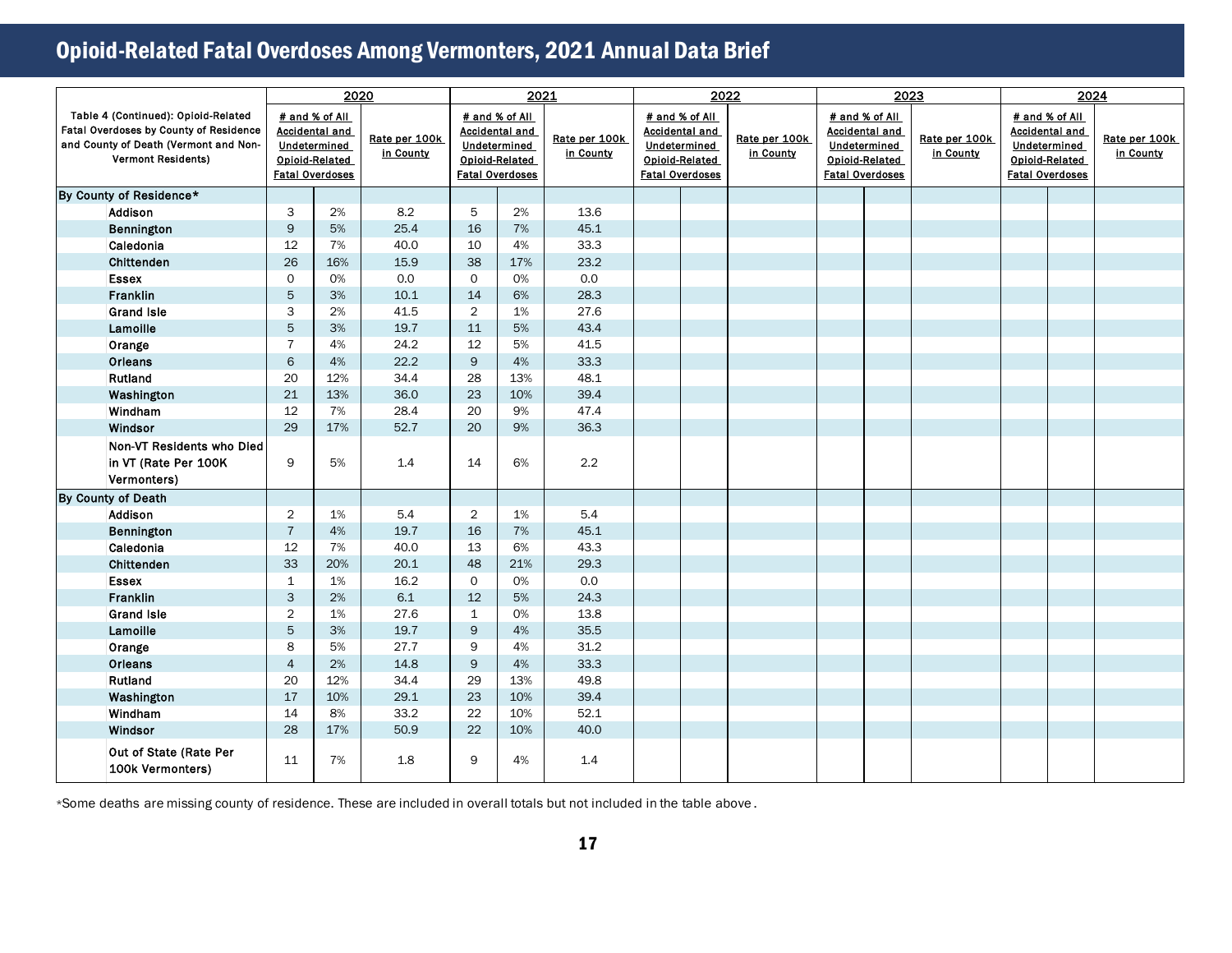### <span id="page-17-0"></span>2021 Preliminary Data

The following tables include monthly opioid-related fatal overdose data. As these data are preliminary, previously published data may change. All data should be considered preliminary until final data are published. The following tables include overdose deaths among Vermont residents, regardless of place of death (i.e., in Vermont vs. out-of-state).

| Table 5. 2021<br><b>Month of Death</b> | Total Number of Opioid-Related Accidental and Undetermined<br><b>Manner Fatal Overdoses</b> |                            |                         |          |  |  |  |  |  |
|----------------------------------------|---------------------------------------------------------------------------------------------|----------------------------|-------------------------|----------|--|--|--|--|--|
|                                        | Total*                                                                                      | RX opioid<br>(no fentanyl) | Heroin                  | Fentanyl |  |  |  |  |  |
| January                                | 13                                                                                          | 1                          | $\overline{\mathbf{4}}$ | 13       |  |  |  |  |  |
| February                               | 12                                                                                          | $\overline{2}$             | $\mathbf{1}$            | 11       |  |  |  |  |  |
| March                                  | 26                                                                                          | 8                          | $\overline{2}$          | 22       |  |  |  |  |  |
| April                                  | 16                                                                                          | $\mathbf 1$                | 3                       | 16       |  |  |  |  |  |
| May                                    | 14                                                                                          | 3                          | $\overline{0}$          | 13       |  |  |  |  |  |
| June                                   | 16                                                                                          | 3                          | $\overline{0}$          | 14       |  |  |  |  |  |
| July                                   | 22                                                                                          | 7                          | $\overline{2}$          | 20       |  |  |  |  |  |
| August                                 | 17                                                                                          | 3                          | $\overline{2}$          | 17       |  |  |  |  |  |
| September                              | 21                                                                                          | 6                          | $\overline{2}$          | 21       |  |  |  |  |  |
| October                                | 19                                                                                          | $\overline{2}$             | $\overline{2}$          | 19       |  |  |  |  |  |
| November                               | 21                                                                                          | $\overline{7}$             | $\overline{2}$          | 18       |  |  |  |  |  |
| December                               | 13                                                                                          | 5                          | $\mathbf 0$             | 12       |  |  |  |  |  |
| <b>Total Vermont Residents</b>         | 210                                                                                         | 48                         | 20                      | 196      |  |  |  |  |  |
| <b>Vermonters in Vermont</b>           | 201                                                                                         | 45                         | 20                      | 188      |  |  |  |  |  |
| <b>Vermonters Out of State</b>         | 9                                                                                           | 3                          | $\mathbf 0$             | 8        |  |  |  |  |  |
| <b>Non-Vermont Residents</b>           | 14                                                                                          | 1                          | 4                       | 14       |  |  |  |  |  |

\*NOTE: Prescription opioid, fentanyl, and heroin deaths are not mutually exclusive.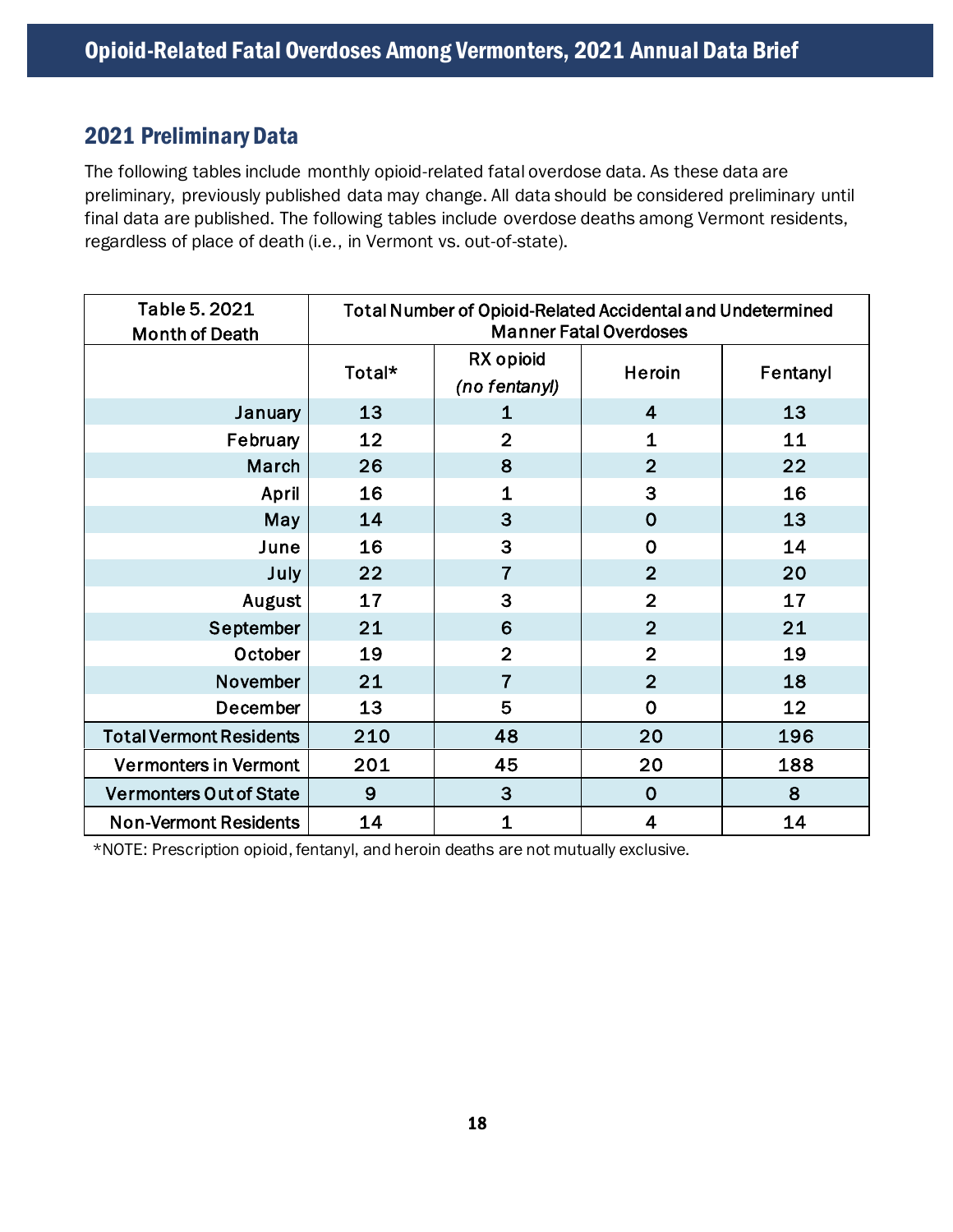| Table 6. Total Number of Opioid-Related Accidental and Undetermined Fatal Overdoses, Preliminary 2021 Data by County of Residence |                |                |                     |                |                |                |                |                |                |                |                |                |                |
|-----------------------------------------------------------------------------------------------------------------------------------|----------------|----------------|---------------------|----------------|----------------|----------------|----------------|----------------|----------------|----------------|----------------|----------------|----------------|
| <b>County of Residence</b>                                                                                                        | Jan            | Feb            | Mar                 | Apr            | May            | June           | <b>July</b>    | Aug            | Sept           | Oct            | <b>Nov</b>     | <b>Dec</b>     | Total          |
| <b>Addison County</b>                                                                                                             | 1              | 1              | $\mathbf 1$         | $\overline{0}$ | $\overline{O}$ | $\overline{O}$ | $\overline{2}$ | $\mathbf{O}$   | 0              | 0              | $\mathbf{O}$   | $\mathsf{O}$   | $5\phantom{.}$ |
| <b>Bennington County</b>                                                                                                          | 2              | $\overline{2}$ | 2                   | 1              | 2              | $\overline{2}$ | 0              | $\Omega$       | $\overline{2}$ | 1              | 1              | 1              | 16             |
| <b>Caledonia County</b>                                                                                                           | 1              | 1              | $\mathbf{1}$        | $\overline{2}$ | $\overline{0}$ | $\mathbf 1$    | $\overline{2}$ | 0              | $\overline{O}$ | 1              | $\mathbf 1$    | $\mathsf{O}$   | 10             |
| <b>Chittenden County</b>                                                                                                          | 3              | $\overline{2}$ | 6                   | 3              | 1              | 5              | 5              | 3              | $\overline{2}$ | $\overline{2}$ | 4              | $\overline{2}$ | 38             |
| <b>Essex County</b>                                                                                                               | 0              | $\mathsf{O}$   | $\mathsf{O}\xspace$ | $\overline{O}$ | $\overline{O}$ | $\Omega$       | 0              | $\overline{O}$ | $\overline{0}$ | 0              | $\overline{O}$ | 0              | $\overline{O}$ |
| <b>Franklin County</b>                                                                                                            | $\overline{2}$ | $\mathbf 0$    | $\mathbf 1$         | $\mathbf{1}$   | 1              | $\mathbf{1}$   | $\mathbf 1$    | 1              | 3              | 1              | $\overline{2}$ | 0              | 14             |
| <b>Grand Isle County</b>                                                                                                          | 0              | $\overline{O}$ | $\overline{O}$      | 0              | $\overline{O}$ | $\overline{O}$ | 0              | $\mathbf 1$    | $\overline{O}$ | 0              | $\overline{O}$ | 1              | $\overline{2}$ |
| <b>Lamoille County</b>                                                                                                            | 0              | 2              | $\mathbf 1$         | 1              | 0              | $\mathbf 1$    | 0              | 3              | $\overline{2}$ | 0              | 1              | 0              | 11             |
| <b>Orange County</b>                                                                                                              | 0              | 0              | $\mathbf{1}$        | 1              | $\mathbf{1}$   | $\overline{2}$ | $\overline{2}$ | $\overline{0}$ | $\overline{0}$ | 5              | $\mathbf{O}$   | $\overline{0}$ | 12             |
| <b>Orleans County</b>                                                                                                             | $\mathbf 0$    | $\Omega$       | $\mathbf 0$         | $\mathbf{1}$   | 1              | $\overline{O}$ | $\overline{O}$ | $\mathbf 1$    | $\overline{2}$ | 3              | $\mathbf{O}$   | 1              | 9              |
| <b>Rutland County</b>                                                                                                             | $\overline{2}$ | 0              | $\mathbf{1}$        | 3              | $\overline{2}$ | $\overline{2}$ | $\overline{2}$ | 3              | $\overline{4}$ | $\overline{2}$ | 5              | $\overline{2}$ | 28             |
| <b>Washington County</b>                                                                                                          | 0              | 1              | 5                   | $\overline{2}$ | 1              | $\mathbf 1$    | $\mathbf 1$    | 3              | $\overline{2}$ | 1              | 3              | 3              | 23             |
| <b>Windham County</b>                                                                                                             | 1              | 0              | 3                   | 1              | 1              | $\mathbf 1$    | 3              | $\overline{2}$ | 1              | 1              | $\overline{4}$ | $\overline{2}$ | 20             |
| <b>Windsor County</b>                                                                                                             | 1              | 3              | 4                   | 0              | 4              | $\Omega$       | 4              | $\Omega$       | $\overline{2}$ | 1              | $\mathbf{O}$   | 1              | 20             |
| <b>Missing County of Residence</b>                                                                                                | 0              | $\Omega$       | $\Omega$            | $\overline{O}$ | $\Omega$       | $\Omega$       | 0              | $\overline{O}$ | $\mathbf 1$    | 1              | $\Omega$       | 0              | 2              |
| <b>VERMONT Total</b>                                                                                                              | 13             | 12             | 26                  | 16             | 14             | 16             | 22             | 17             | 21             | 19             | 21             | 13             | 210            |
| <b>Non-Vermont Residents</b>                                                                                                      | 3              | $\mathbf{1}$   | $\mathbf{1}$        | 1              | $\overline{1}$ | $\overline{2}$ | $\Omega$       | $\overline{O}$ | $\overline{2}$ | $\overline{2}$ | $\overline{O}$ | 1              | 14             |
| <b>Pending Cases</b>                                                                                                              | 0              | 1              | $\mathbf{1}$        | 0              | 1              | 1              | 0              | $\overline{0}$ | $\overline{2}$ | 0              | 6              | 5              | 17             |

The number of pending cases represents the total number of cases for each month which have not yet been assigned a cause of death in the Vermont Vital Statistics System. Cases still pending six to eight weeks after the end of the month of death are not necessarily drug-related.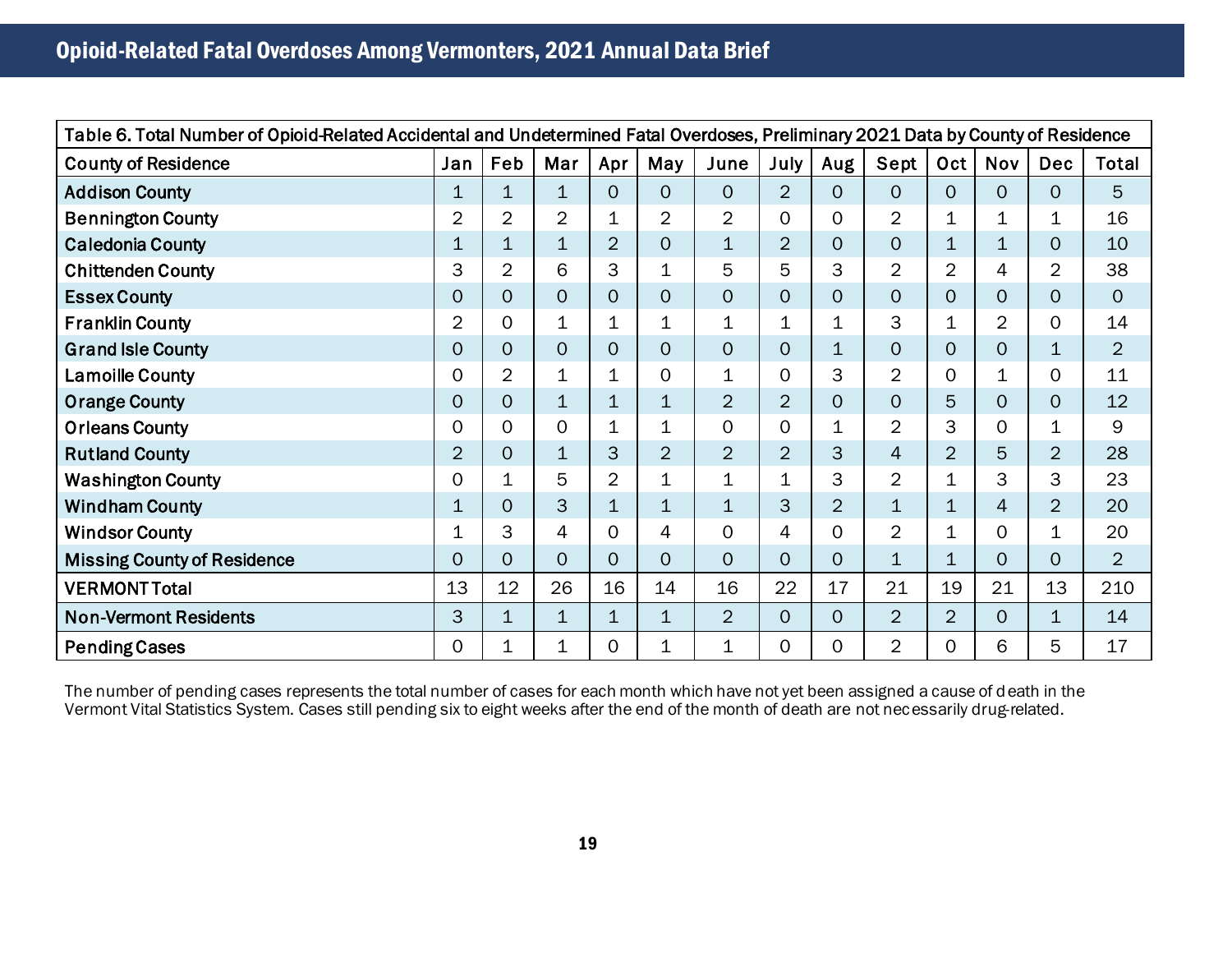The rate of opioid overdose deaths among Chittenden County residents was significantly lower than Vermont overall. Rutland and Windhamcounties have the highest rates compared to the state rate, but it is not significantly different.

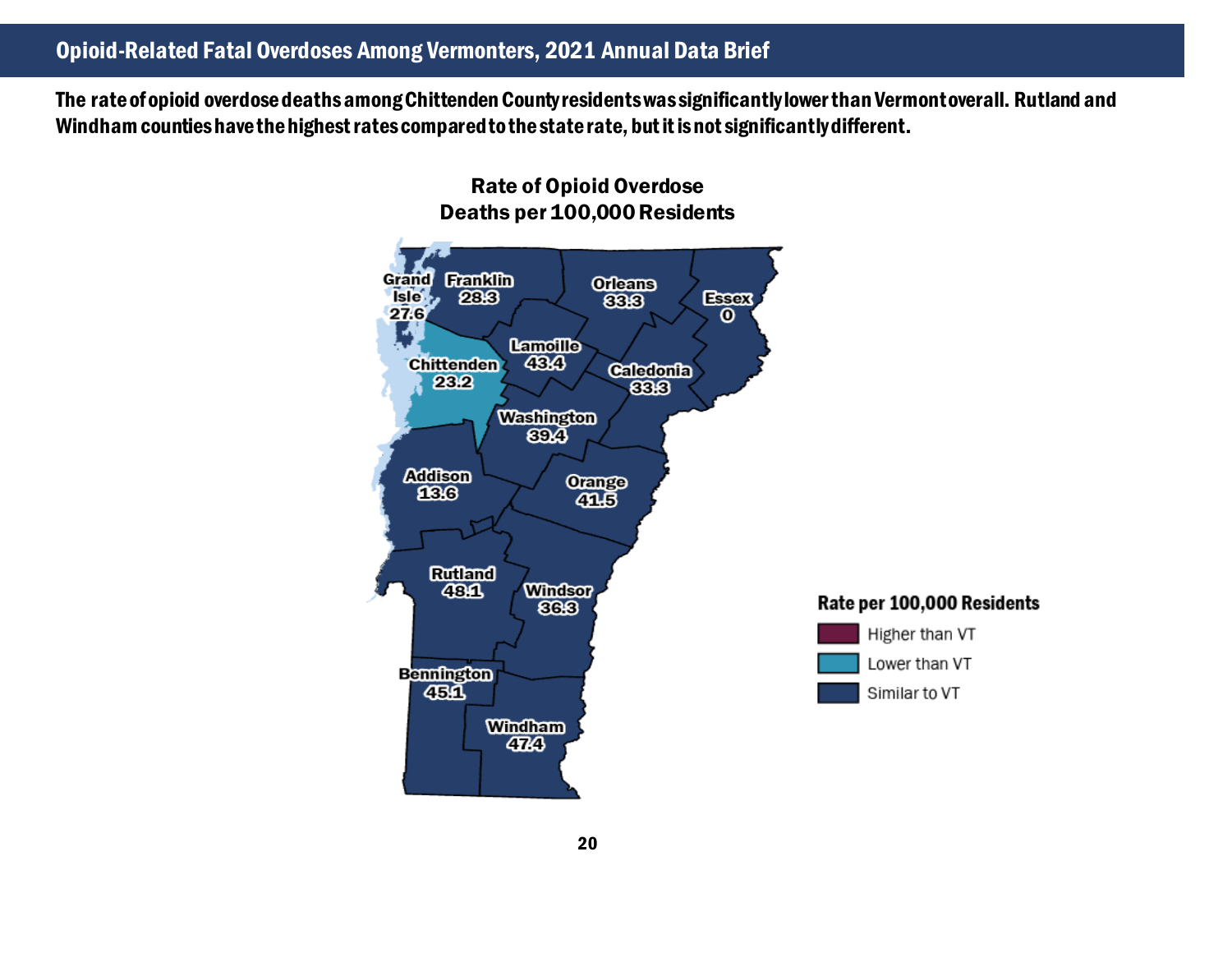#### Vermont Methodology for Calculating Drug-Related FatalOverdoses

The Vermont Department of Health utilizes a unique methodology for calculating a drug-related fatal overdose. The VDH method differs from the CDC methodology, as described in MMWR: Increases in Drug and Opioid-Involved Overdose Deaths — United States, 2010–2015:

"The National Vital Statistics System multiple cause-of-death mortality files were used to record drug overdose deaths. Drug overdose deaths were identified using the International Classification of Disease, Tenth Revision (ICD-10), based on the ICD-10 underlying cause-of-death codes X40–44 (unintentional), X60–64 (suicide), X85 (homicide), or Y10–Y14 (undetermined intent). Among deaths with drug overdose as the underlying cause, the type of opioid is indicated by the following ICD-10 multiple cause-of-death codes: opioids (T40.0, T40.1, T40.2, T40.3, T40.4, or T40.6); natural/semisynthetic opioids (T40.2); methadone (T40.3); synthetic opioids other than methadone (T40.4); and heroin (T40.1). Some deaths involved more than one type of opioid; these deaths were included in the rates for each subcategory. Therefore, categories of deaths presented are not mutually exclusive." <https://www.cdc.gov/mmwr/volumes/65/wr/mm655051e1.htm>

Determining a drug-related fatal overdose is a multi-step process. Any death certificate with a pending investigation or natural death classification is removed before analyses. All causes of death, including any contributing conditions, are scanned to recognize any ICD code that represents a drug poisoning (including alcohol). Next, all literal text fields, including the injury description text are also examined to identify any listed alcohol or drugs. Deaths related to chronic alcohol use, medical complications of medication administration, end of life care, intrauterine or gestational exposure, helium, or exposure/injury in the context of intoxication are excluded as they do not represent a likely "overdose".

There are two main differences between the methodologies used by VDH and the CDC. First, VDH considers all causes of death, contributing conditions, and injury descriptions as opposed to underlying cause of death only. Second, VDH examines a broader list of ICD-10 codes than those used by the CDC. Beyond the list of ICD-10 codes used by the CDC, VDH examines the following additional ICD-10 codes to identify its initial list of drug-related fatal overdoses:

| ICD Codes Used in Drug-Related Fatal Overdose Analysis |                   |                   |                   |  |  |  |  |  |  |
|--------------------------------------------------------|-------------------|-------------------|-------------------|--|--|--|--|--|--|
| (beyond those used by CDC)                             |                   |                   |                   |  |  |  |  |  |  |
| X45                                                    | F <sub>10.0</sub> | F <sub>14.0</sub> | F <sub>17.0</sub> |  |  |  |  |  |  |
| X65                                                    | F <sub>10.1</sub> | F14.1             | F17.1             |  |  |  |  |  |  |
| Y15                                                    | F11.0             | F <sub>15.0</sub> | F <sub>18.0</sub> |  |  |  |  |  |  |
| T36-T50                                                | F11.1             | F <sub>15.1</sub> | F <sub>18.1</sub> |  |  |  |  |  |  |
| T51.0                                                  | F <sub>13.0</sub> | F <sub>16.0</sub> | F <sub>19.0</sub> |  |  |  |  |  |  |
|                                                        | F <sub>13.1</sub> | F <sub>16.1</sub> | F <sub>19.1</sub> |  |  |  |  |  |  |